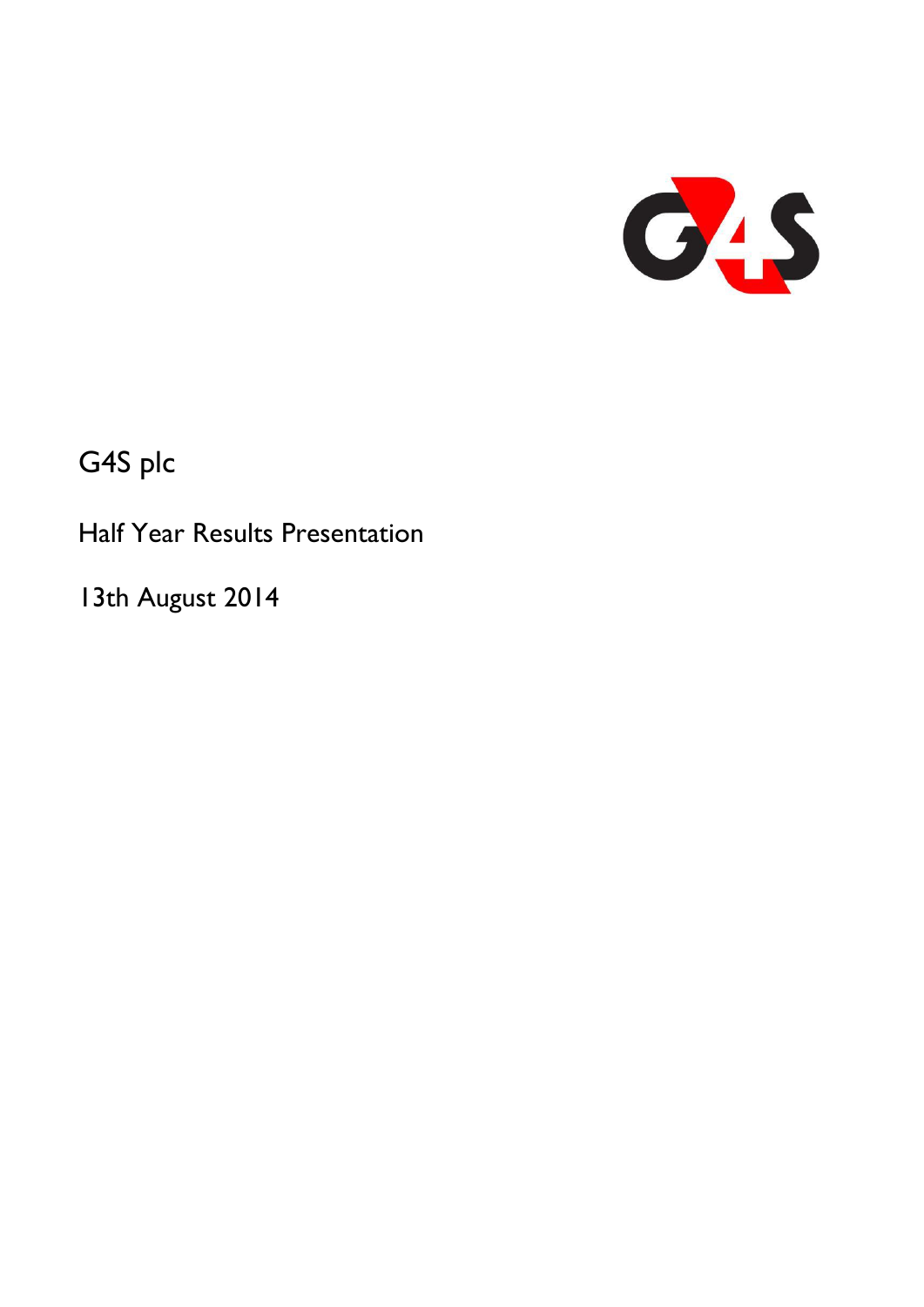# **G4S**

**Ashley Almanza, Chief Executive Officer Himanshu Raja, Chief Financial Officer**

# **QUESTIONS FROM**

**Kean Marden, Jefferies George Gregory, Exane BNP Paribas Rory McKenzie, UBS Sylvia Foteva, Deutsche Bank Paul Checketts, Barclays Capital Gideon Adler, Redburn Partners Stephen Rawlinson, Whitman Howard Ed Steele, Citigroup**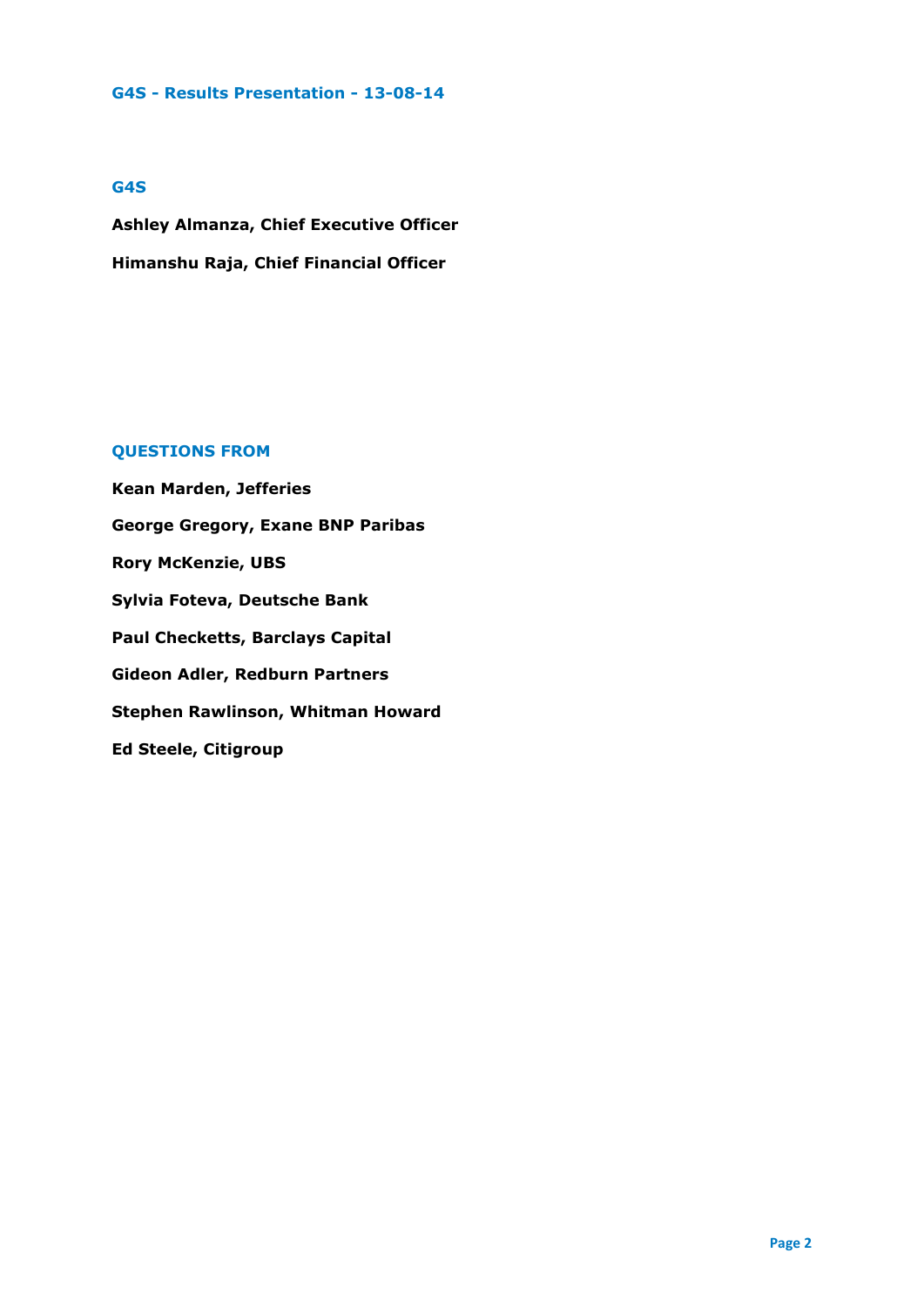# *Business Review*

#### **Ashley Almanza, Chief Executive Officer**

Good morning ladies and gentlemen and a very warm welcome to G4S's Half Year Results Presentation. I'm joined as usual by our Group CFO, Himanshu Raja. And I'm pleased to say we also have in the audience today Mel Brooks, Mel would you mind standing up.

Mel is our newly appointed Group Commercial and Strategy Director, for those of you who don't know Mel, until recently Mel led our Indian business, which went through a pretty significant transformation, a massive improved delivered in the performance of that business over the last two years, I think some of the fruits of that legacy have not yet shown themselves Mel, but we welcome Mel to the team. He's providing real focus to our sales, business development and commercial efforts and we'll talk more about that later in today's presentation.

Before we get started the customary legal disclaimer, which I think you've seen before and if you haven't I'm going to ask you to read it afterwards please. Our agenda is as set our here, we'll touch on the results, we'll look at each of the regions, in a business review and then we'll provide a brief update on progress we're making with our strategic plans that we outlined in November. There's a full update coming again this November, but we'll provide a preview on some of the areas that we're working on. I'll then hand over to Himanshu, who will take us through the numbers in a bit more detail, we'll wrap up and there will be plenty of time as usual for questions.

So first half results, hopefully by now you'll have seen our statement, revenues were up 4.1%, particularly strong again in emerging markets, with revenues up 12.1%. Profits benefitting from improving operational leverage, we're up 6.3% at £185m. And the profit improvement came, quite importantly, in businesses where we have either 100% ownership or a high equity stake. And that meant that the benefit dropped down to earnings translated into a 13.2% improvement in earnings.

Our operating cash flow after one off corporate items relating to the Olympics and electronic monitoring came in at £212m, which was down 5% on the same period last year. Excluding those two corporate items, the Olympics and EM, the cash flow from our operating businesses, business units below corporate level came in  $£185m$ , which is up 25%, year on year.

Net debt was £1.68bn, and that included £109m plus about £6m, or £7m own costs for the electronic monitoring settlement. It also reflects the normal, seasonal pattern, or shape to cash flow where our cash flows in the second half of the year are stronger than in the first half of the year, and we would expect, as in previous years, that seasonal effect to unwind through the balance of the year.

Quite an exceptional performance with pipeline conversion, new contract sales with a total contract value of £1.2bn, very, very pleased with that and an annual value of about £600m. So all in all good progress with our plans, satisfactory financial performance, but a lot to go for and much more still to do.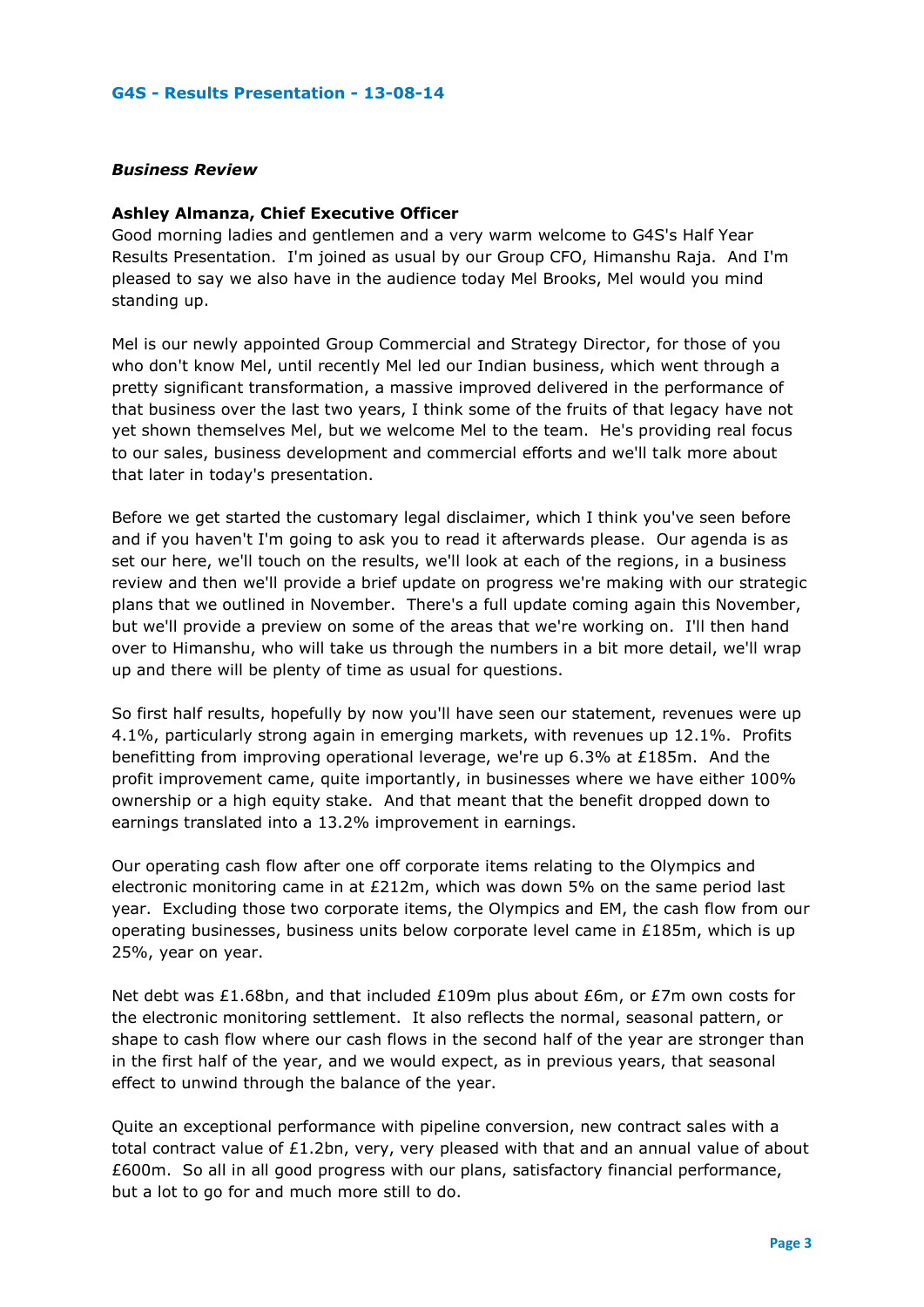Turning to each of the regions, in Africa we saw again strong top line, revenues up 12.7% and quite clear benefits from our operating leverage, profits up 22%.

We've introduced in most of our regions a programme known as Accelerated Best Practice; we'll talk more about that in a few minutes. It builds on one of the strategic priorities we identified last year, which was cost leadership. In Africa we have got three strands to this programme, direct labour efficiency, vehicle route planning and organisational efficiency, with the near term emphasis on direct labour efficiency, given that we employ over 100,000 employees in Africa.

Good growth in our technology sales in Africa, in both Cash and Secure Solutions. It must be said we're starting from a low base, but we're very pleased with the progress that we're seeing there. We've got a lot more to do in Africa in this area. And to that end we've been strengthening, as we said we would do, our sales and operations capability in a number of key vertical segments in Africa, mining, oil and gas, risk services and security technology.

Asia Middle East, revenues up 11.5% and again the benefits of operating leverage taking profits up 23%. These results include three months of the Manus Island contract which ended in the first week of April. And on a rolling 12 months basis that contract generated revenues of £60m to £70m.

In the Middle East we've set up our technology team, again this was something we identified in our strategic review last year, that this was a market with, what we saw as strong potential for technology and systems sales; but we didn't have technical sales capability or operational capability. We started this process last year, I'm pleased to say the team is now in place, it's up and running. I visited with them not long ago, they are establishing their credentials in the market and we're beginning to see some flow in our sales pipeline, very early days, but pleased with the work that Dan, Chris and the team down in the Middle East have been doing on that.

Accelerated Best Practice, shorthand ABP, is also being rolled out in Asia Middle East, the same three strands are being focused on, but with particular emphasis on direct labour efficiency, we employ over 200,000 people in Asia Middle East, and organisational efficiency, looking at the number of layers that we have in the organisation, looking to shorten lines of communication and improve our commercial and operational agility.

In Latin America revenues are up strongly, 12.8%, and this was broad based growth across all our markets and our key customer segments. But as you can see profits were down by 11%, and this is attributable to legislation which prescribed a pay increase for security workers in Brazil. That was in the half year a hit of about £4m, which we expect to partially recover in the second half of this year. Our team in Latin America has got a structured programme of engaging with our customers to adjust for the statutory increase in pay.

Of all our regions this region has seen the greatest change in our leadership, our management team. We've substantially strengthened our management capacity and our capability. This follows the appointment of a new regional president which we talked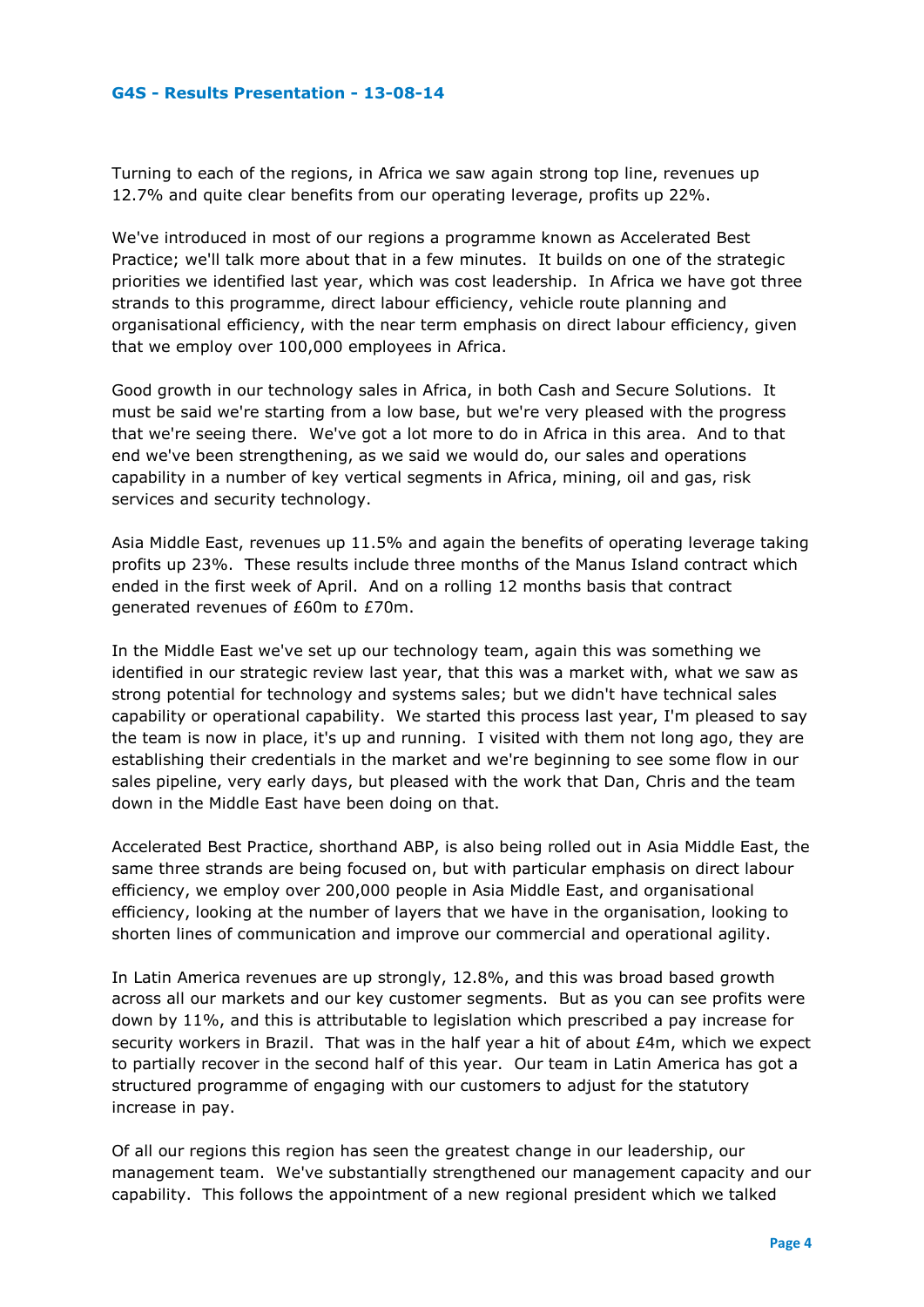about in November, Martin Alvarez, who's an American Cuban who has worked in America, but also he's worked in eight countries over 15 years in Latin America. He's based in Latin America. And we've been working with Martin to build a team around him.

And you will have seen I hope that we separated the Americas regions into two distinct regions, North America and Latin America, giving proper priority to what we see as two fundamentally very important, very attractive markets. So Martin has been working to build a strong management team around him, a finance director, sales - we now have for the first time a senior sales leader based in Latin America, operations and so on.

We're only just getting started with our programme of Accelerated Best Practice in Latin America, given the other priorities and the only recent establishment of this as an independent region. We're about six months behind the rest of the Group in Latin America with our Accelerated Best Practice and we're recruiting subject matter experts to work in Latin America for Martin on some of these programmes.

We're also investing in sales and business development, not only the new regional sales director, but in each market focusing on attractive vertical segments. We're bringing new people into the organisation as we said we would.

Europe, revenues down by about 1% in line with our expectations, profits down by 2%. I think everyone knows that about this time last year, in fact in May last year, the Dutch government decided to end its programme of private supply for public prisons and the Dutch prison contract has been progressively unwinding, it unwound more slowly than we expected, but that contract has now more or less ended.

We've consolidated our management team in a regional HR in Amsterdam, this is for the first time. For many years we've had a geographically dispersed management team in Europe and this has been consolidated under new leadership, we announced the appointment of Graham Levinsohn. And much like we've been doing in Latin America we've been building a new team with Graham, based in Amsterdam and I'm very pleased with the progress that we've seen there.

There is a tangible change in the performance management rhythm and routine in this business now, it's very focused, it's very systematic, it's very disciplined. And I'm confident that over the next 12 to 18 months we're going to see real benefits flowing from this much improved performance management discipline.

Graham has accelerated the restructuring of our businesses in the Netherlands, Belgium and Finland. This again has been done in a disciplined and systematic way and we've put project managers in to support Graham in these efforts.

Here to we're investing in sales and business development, much to our surprise when we conducted our business review last year we found countries without sales directors and we didn't have a regional sales director. We now have a regional sales director and we're systematically going through our portfolio to make sure we've got the right capability on the ground in each of our core markets.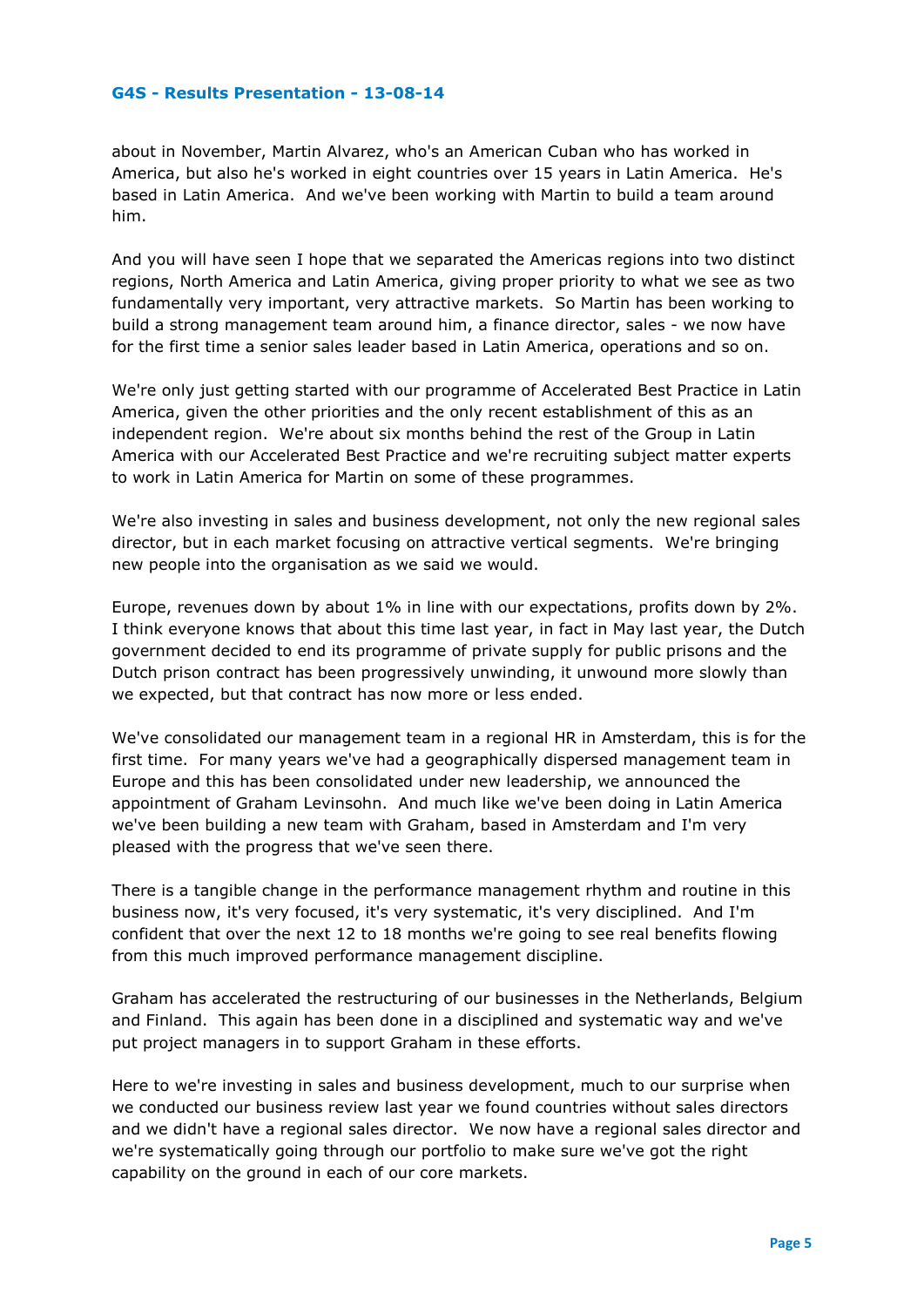North America, I think one of the standout performance of the first half. Revenue is up 4%, principally in our largest business Commercial Security, but also in Compliance and Investigations, which is a small but rapidly growing part of the business. And our Care and Justice business, which focuses on youth services also did very well.

Great operational leverage, profits up almost 27%, very focused efforts now on improving and maintaining direct labour efficiency and also the programme now beginning to show some improvement in overhead efficiency.

Our US Government Solutions business remains in the sales process, you will remember we stopped the process last year, changed the package of assets, re-launched the process, we had good buyer interest. We've now down-selected to a single buyer and we're in detailed negotiations, however, I'm going to say again, there will only be a deal if we reach satisfactory terms and we're not there yet.

The reason for selling this business, the principal reason is it's operated under a proxy management structure. But it's a good business and if we don't achieve satisfactory terms we'll hold on to the business confident that at some point the asset market will be ready to receive this business.

The US business is actually a very, very strong franchise, when you go there and you meet the team and meet the customers it's a strong franchise in the world's biggest security market. We have a strong pipeline and we're very pleased, quite excited to see some early signs of market recovery. Too early to, you know, break out the champagne, but we can see early market recovery, or early signs, I should say, of market recovery in North America.

The UK and Ireland, again as expected revenues is down as the EM came to an end at the end of March this year. But conversely profits were up. This is the net effect of on the one hand starting to extract some benefits from our restructuring programme, but at the same time reinvesting some of the proceeds, as we said we would do, of those efficiencies back into the business. This is a business that needs strengthening in sales, business development, contract management, risk management and some of our core functions, all of which we've been pursuing I'm pleased to say with great energy and with some success.

I'm pleased also that our Cash Solutions business is now showing improving performance, particularly in the UK as we rationalise the brand network, rationalise the vehicle fleet and start to embed some performance management disciplines progressively, which to be fair had been started already.

Our UK Shared Services programme, we announced this last year - this is taking nine accounting systems and six IT systems and rolling them together in one single platform. Phase 1 goes live at the end of 2014 and then 2015 will be all about extracting the benefits through improving our business processes that the new technology will facilitate.

Sales pipeline remains strong in the UK and I'm pleased to see some positive momentum in outsourcing and FM once more.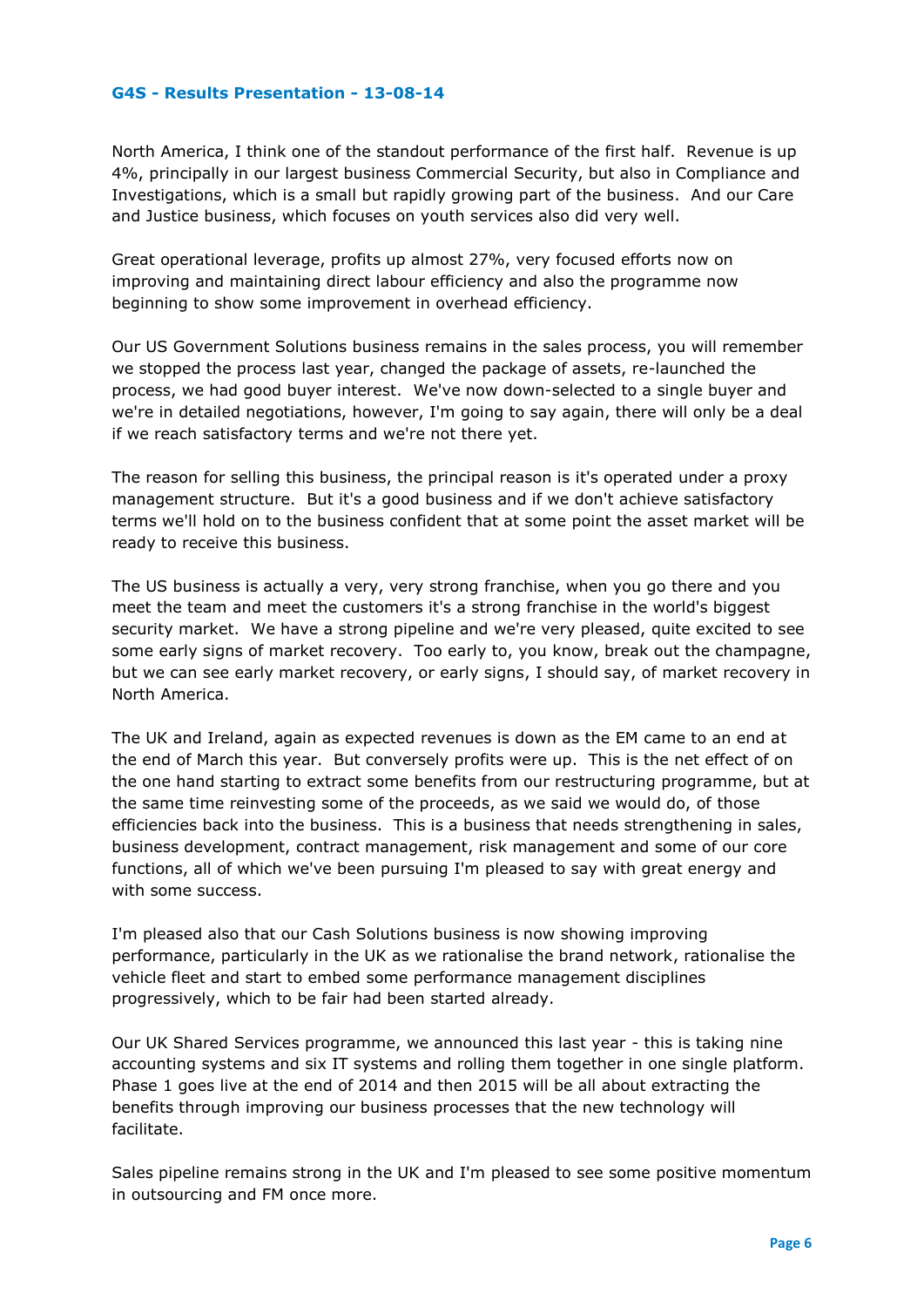# *Strategy Update*

# **Ashley Almanza, Chief Executive Officer**

I'm going to move now onto an update on the Strategy we outline in November last year. As I said earlier we're going to give you a comprehensive update in November, so this is just a preview looking at some of those areas that we identified as strategic priorities. I'm going to start with organic investment. You'll recall that when we completed our review we identified, as I mentioned earlier, that we'd been underinvesting, given the strength of our market positions and the potential in those markets, underinvesting in the organic growth opportunity.

. . . . . . . . . . . . . . . . . . . . . . . . . . . . . . . . . . . . . . . . . . . . . . . . . . . . . . . . . . . . . . .

And as a result we decided to invest an incremental  $£15m$  to  $£20m$ , per annum off the bottom line in the first year and then as we roll forward to be progressively funded by cost efficiencies. And I'm pleased to say we've been making good progress with that programme, starting with new sales leadership. Mel Brooks who I introduced earlier is our new Group Commercial and Strategy Director, and we've appointed new sales leaders in three of our six regions. That is Europe, Africa and Latin America, meaning all six of our regions now have senior, experienced sales executives leading our sales executives in the region rather than just centrally.

We've revised our sales incentive structures in three regions, Africa, Latin America and North America and our European region is being reviewed at the moment. This is something we're going to keep under review annually, it doesn't mean we'll change the structure each year, but we want to just be a bit more explicit and more focused about ensuring that our sales objectives are matched by our sales incentive plan and essentially what we're doing is we're increasing our variable pay, or performance related pay.

Under Mel's leadership we've established a global sales forum; this brings together our sales leaders from across the global business, several times a year, both physically and virtually. And it enables our sales leaders to share best practice in areas such as sales operations, global account management, global opportunities and also product and service innovation.

It also provides a neat, powerful forum for us to sponsor the work that we're doing to take proven products, which are commercially successful in one market, but totally absent in another market where we can see latent demand and export them into those markets. And this forum gives us the senior sponsorship that we need. We need to do a bit more work on our senior management incentives below the Executive Committee to ensure that this collaboration is incentivised, that there is a good reason on both ends of that transaction for people to engage and chase a commercial objective.

There's undoubtedly increasing rigour in our sales performance management, our sales processes, we've gone from a quarterly and monthly, at best, sales routine to a weekly sales rhythm now. This is not uniformly the case everywhere across the business, but where we've appointed the three new sales leaders you can see within months an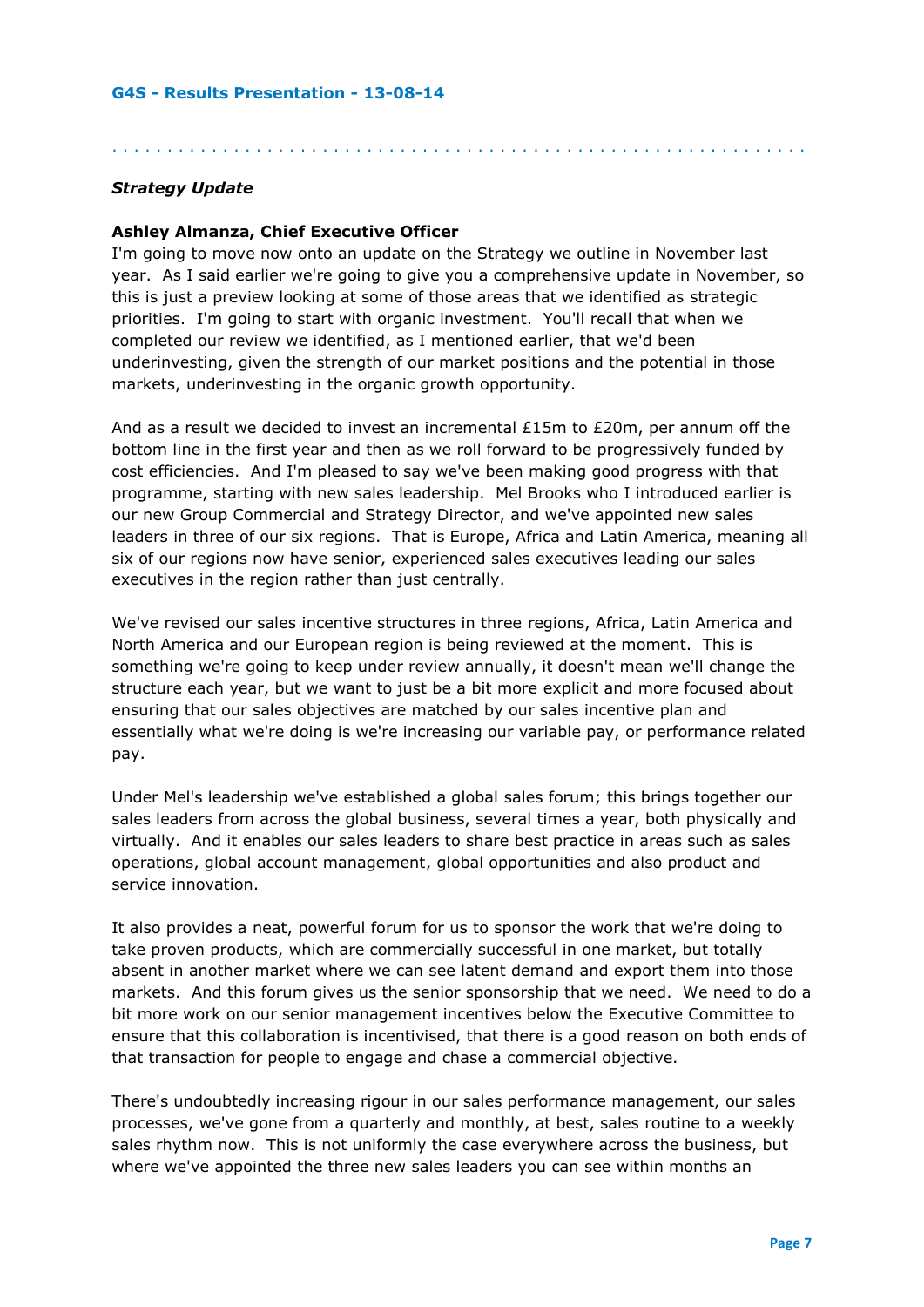immediate impact as Mel and the team work on establishing a weekly sales rhythm to track sales performance. A lot more work to do there.

We're embedding sector specialists; I referred to this in the case of Africa, focusing on strong vertical segments, financial institutions, mining, oil and gas, critical national infrastructure, energy, aviation, ports and so on. We're embedding those in the regions, previously these were held centrally. That was necessary at the time to get the sector specialism going, but we really need that capability on the ground, in the markets where the demand exists and we're doing that now. One of those examples is the technology team, I referred in Asia Middle East, and I've already described what's happening there.

Over the past 12 months we've hired 263 people into sales, business development and sales support, including operational support or technical support for sales globally. All of this investment, all of this efforts are designed to achieve one thing and that's maximise our organic growth potential.

Our pipeline at the 1st of July stood at £4.9bn, that compares to £4.7bn at the beginning of the year, but that's only half the story of course because we had very strong pipeline conversion, I would say quite exceptional, it's not something we can take for granted as being in the bank every six months. But certainly in the first six months we had, as I mentioned, £1.2bn TCV on an annual basis just over £600m pipeline conversion, which depletes the pipeline. At the same time our global sales teams, we have to give credit to our colleagues around the world for this, were successful in replenishing the pipeline. So we still have a diverse pipeline and I'm pleased to see, not only strong conversion, but strong replenishment.

Now Accelerated Best Practice, this started out as cost leadership and as we've gotten into cost leadership we've identified six distinct areas for best practice, we call it internally Accelerated Best Practice, direct labour efficiency, vehicle route planning, vehicle telematics, organisational efficiency, IT and procurement. Those are the six areas. They're clearly defined now, we have leaders for each of those programmes and we're progressively resourcing them and pushing them out into the regions.

Direct labour efficiency, 39 countries in the initial scope, covering 376,000 employees; we have 14 country reviews underway at the moment. These combine subject matter experts from our service excellence centres, SEC, and experienced line managers from within the country that's being reviewed, we bring those teams together and the objective is quite simple and that is to optimise our internal supply chain for labour, to ensure that hours on the payroll equals hours contracted, hours billed, hours collected; easy to say, in a very large business that takes real discipline and a systematic approach.

To aid this we're building capability in regions, that is to say we're taking subject matter experts which were previously held centrally and deploying those into regions. This, we hope, will give us additional pace with this programme, but it will also ensure that when the initial phase of the programme is over and the subject matter expert returns to their normal job we've retained subject matter expert capability in the region to ensure that the programme is sustained.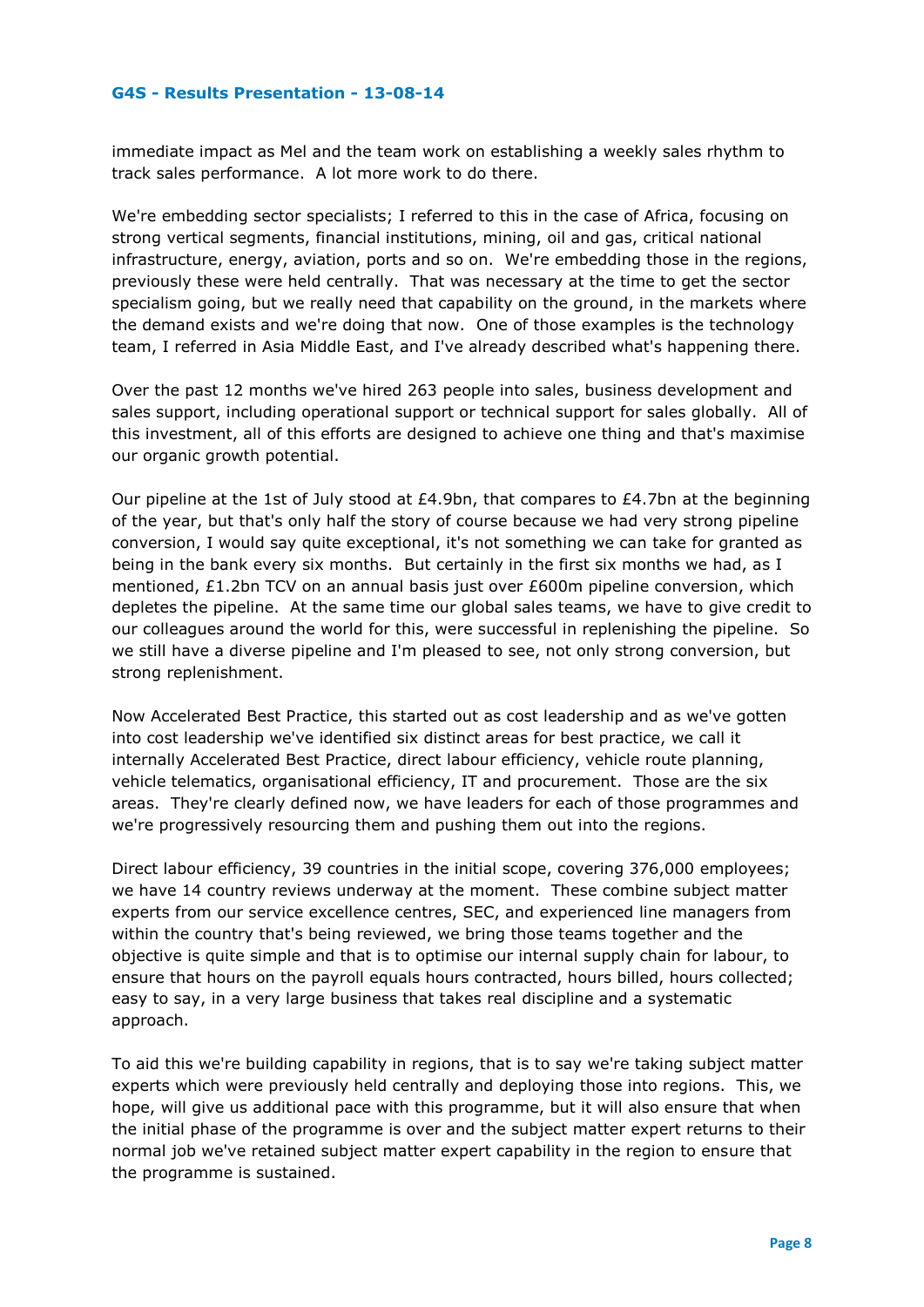Route planning and telematics, we're initially focused on 9,000 cash vehicles, and all of these we plan to bring into a route planning regime by the end of 2015. Telematics, which focuses, as you know, on fuel efficiency and driver behaviour, we've started this programme already, we're up to 2,300 vehicles, cash vehicles that have telematics, and our plan is over the next 12 months to have another 2,000 vehicles fitted with telematics devices. But the devices in is just the first step, embedding that into the management routine, management learning how to use that tool will take a little bit longer, but we're confident that this will bring significant benefits.

IT, we've talked about before, we're spending over £120m per annum on IT, I continue to believe that the number is light. I think like most large organisations, there is what I call shadow IT spend; I think we have that in our company. We appointed a Chief Information Officer, early this year, Martin Taylor, experienced, seasoned IT executive, reporting to Himanshu. And Martin has quickly taken stock of our IT estate and has come forward with clear plans which we are now resourcing.

I'll describe just a few of the strands, first of all we're globalising our IT organisation, it was a federated structure, a highly balkanised structure that we had before. That will bring significant organisational efficiencies. We're rationalising our infrastructure, we've got a vast infrastructure in this company, that will include telecommunications, fixed, mobile, voice, data and we're also rationalising the number of development - internal development projects we have.

Martin Taylor, as part of his stocktaking has identified over 600 IT development projects in our company. He's working with his team to rationalise that down to a more manageable and sensible number. But the most important thing is we're now putting in place the governance processes to ensure that before an IT development project is launched anywhere in the world there's a proper business case and it has the appropriate executive sponsorship. In all of these areas we think the opportunity over the next three years, three to five years is very significant, to not only take cost out, but to improve the quality of what we have, upgrade the functionality of the IT systems that we have.

We talked also in November about procurement, the absence of any global procurement function in our company, when we have non-payroll spend of approaching \$2bn. We appointed earlier this year, Sean O'Carroll, an experienced procurement executive, again reporting into Himanshu to bring procurement and financial and operating benefits closer today.

Sean has undertaken a baseline study and identified addressable spend of  $£1.3$ bn, which confirmed the sort of ballpark estimate that we identified last year. And this addressable spend, 70% of it is spread across eight categories, we're appointing new category managers as we speak to go after this, this is a very significant prize for us again, over the next three years.

Finally, portfolio management, you'll remember we went through the portfolio, looking at materiality, current performance, future prospects. In the last 12 months we've sold six businesses at attractive exit multiples; we've raised proceeds in aggregate of around £160m. That doesn't include the US Government Solutions business, which I mentioned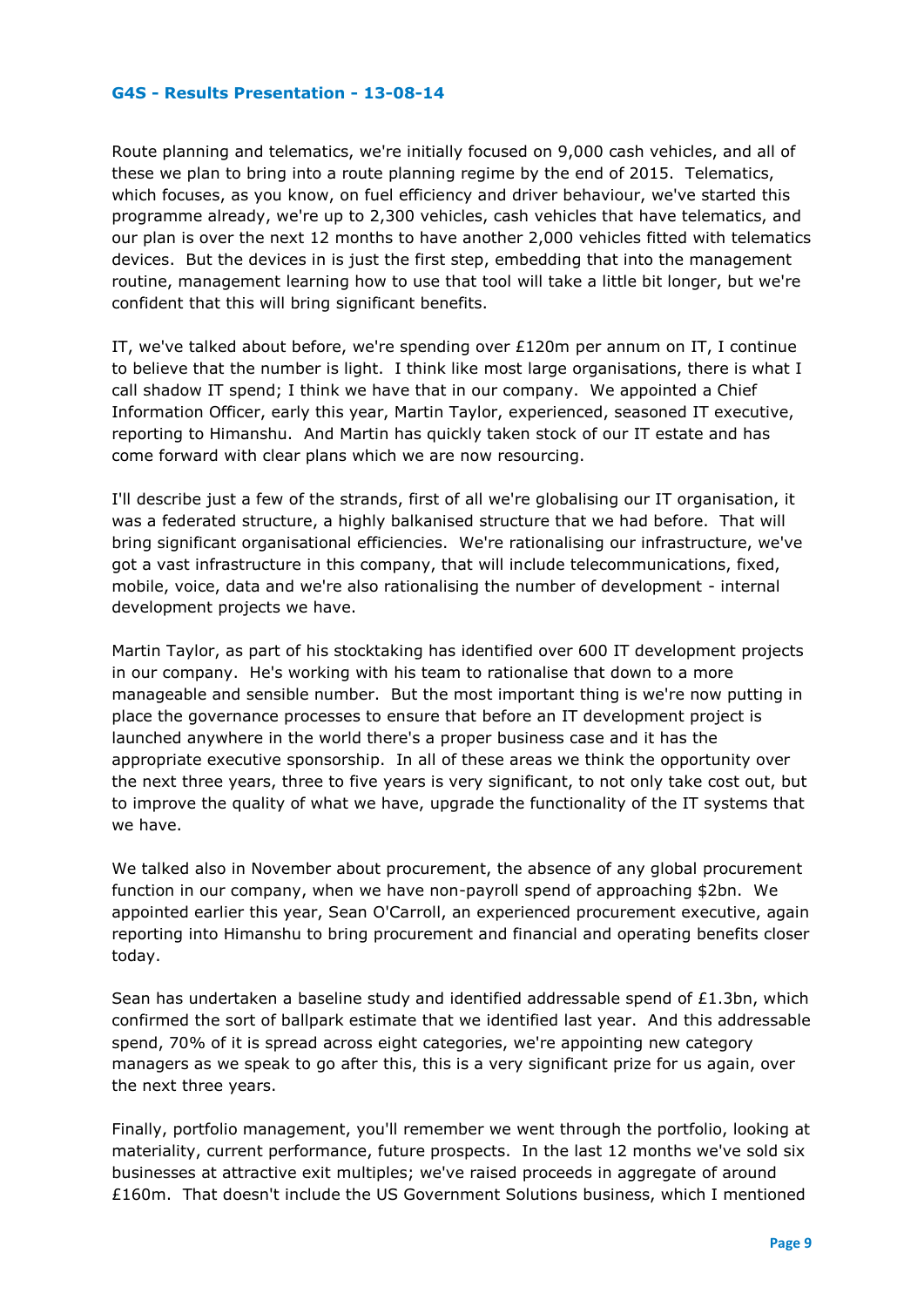a moment ago. And we've taken the decision to discontinue a further 15 businesses, these are smaller businesses where they're challenged for reasons for reasons of materiality, market structure, performance, in aggregate they represent less than 1% of turnover and in a good year they breakeven. This is not a good use of our scarce management capital or shareholder funds.

That brings us to the end of the strategy update and I'd like to now hand over to Himanshu who'll take us through the numbers in a bit more detail. Himanshu.

. . . . . . . . . . . . . . . . . . . . . . . . . . . . . . . . . . . . . . . . . . . . . . . . . . . . . . . . . . . . . . .

# *Financial Review*

# **Himanshu Raja, Chief Financial Officer**

Thanks Ashley. Good morning, before I take you through the numbers you'll have noticed for the first time in our release this morning that the results have been reviewed by our auditors, KPMG, that wasn't our historic practice, but it's common practice across the FTSE.

So to take you through the results, as Ashley said it is solid progress in the first half of the year and you'll have seen from Ashley's presentation that we've continued to break out the segments, just as we did last year to show that continuity of disclosure. We've also provided you with a roll forward in the results for IFRS 10, for discontinued operations, as well as for the impact of the strengthening of sterling. And you'll see in the appendix to the charts this morning we've shown the FX impact by region as well to help you.

The underlying results therefore on this chart really show the performance on a like for like basis at constant exchange rates. Revenues were up 4.1% to £3.4bn, PBITA was £185m, up 6.3% from £174m in 2013, resulting in an operating margin of 5.5% for the first six months, up ten basis points on the prior year.

You'll also see that that PBITA performance is after corporate costs of £28m, which are up £8m year on year, and this relates to the investment that Ashley referred to in our corporate functions, in finance, in risk management, in IT, and in procurement of around £2m, and £6m, which is largely non-cash items, it's the non-cash items related to pensions and to LTIPs.

The total cash generated was  $E212m$ , which compared with  $E224m$  in the prior year. We have made good progress in driving cash flow improvement. At the operating level we generated £185m compared with £148m last year. And you'll recall this time last year we had the benefit of the £76m Olympic receivables which affected the year on year comparative and this year we had £27m inflow from the settlement of our electronic monitoring settlement with the UK government. So good underlying improvement in cash generation, but there remains much more to do on cash and I'm going to come back to the theme of cash management and working capital and what more we're doing.

On our PBITA growth of 6.3% we saw improved operational gearing, with earnings up 13.2% year on year. And this arises because the profit improvement that we saw really comes from entities where we either have wholly owned, or majority owned ownership,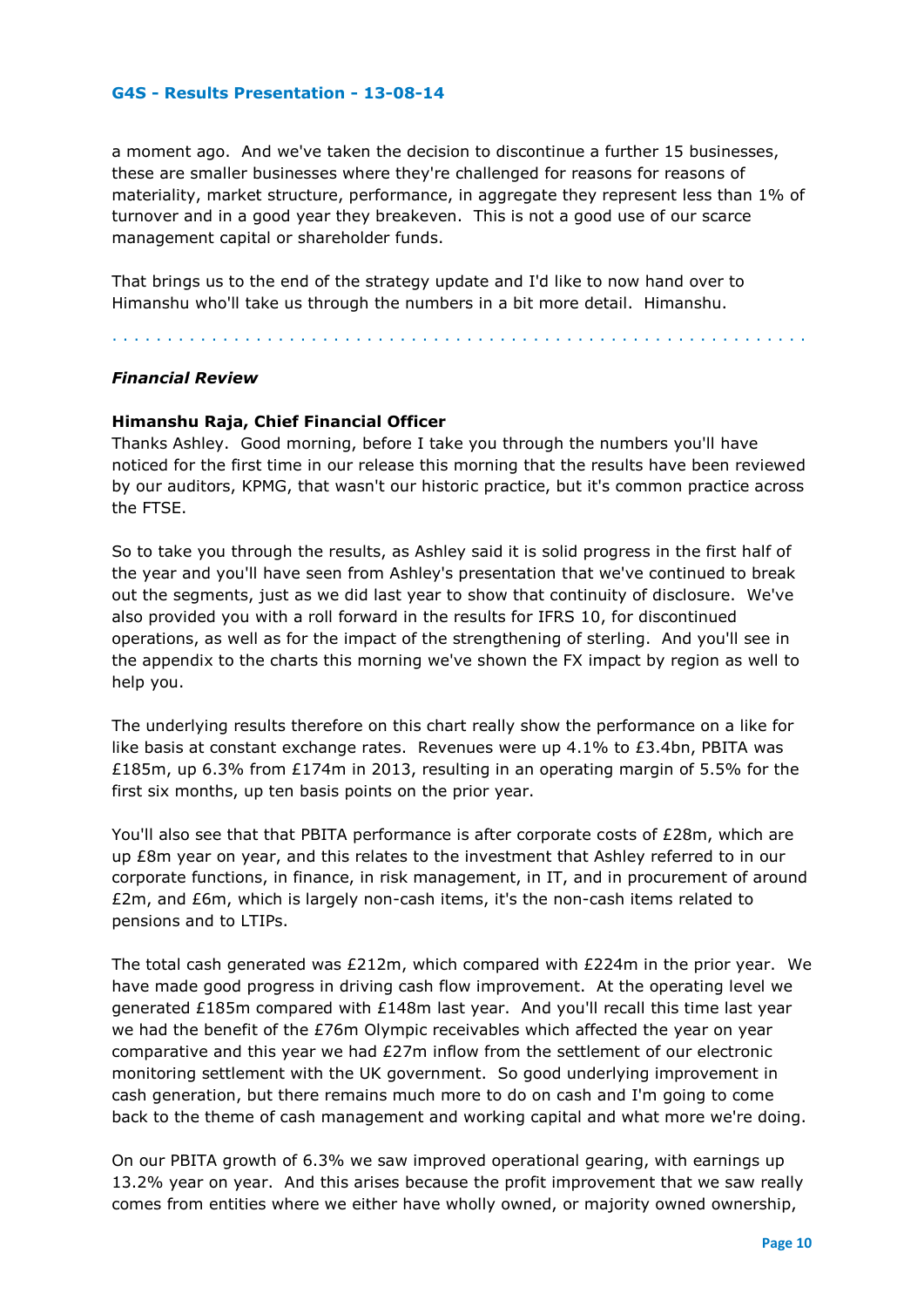which means that the earnings grew faster than the profits. And if you look at that the other way, from a minorities perspective, it meant that the minority interest was  $E7m$ , constant year on year. Earnings per share were 5.6 pence against 5.4 pence this time last year, an increase of 3.7% after the dilution effect of the share placing.

And finally let's turn to FX; with the relative strength of sterling FX movements continue to have a significant impact on our reported results. You'll recognise of course that in terms of the foreign exchange effect, really at a transactional level our revenues and costs are in local currency, so there typically isn't a transactional foreign exchange exposure, but clearly there is a translation one. And if I apply the average 2014 exchange rates to the prior year, the revenue impact would have been around 8% and the profit impact around 9% and that's the slide in the appendix which shows you the breakdown by region.

Let me just now turn to the total results, again on a like for like basis and adjusted for IFRS 10 and 11 and discontinued operations, all on constant currency, total and underlying revenues were £3.4bn, up 3.8% year on year. Total PBITA was £179m reflecting a net £6m specific charge, and the £6m relates to two items, a £2m credit and a £6m charge. The £2m credit simply relates to the successful settlement of the legal claim in Europe. And notwithstanding the impairments we took last year we continue to pursue outstanding receivables, or legal claims where we believe there's a reasonable prospect of recovery. And in line with our policy that flows through specific items, what we call the middle column.

And the restructuring of £8m relates mainly to our businesses in the UK and Europe where we see an opportunity for further cost reduction. The point really on restructuring is we continue to rigorously monitor the progress on all our restructuring plan by plan, programme by programme and where there's a strong economic case to improve competitiveness or to reduce the overheads we'll continue to look at these.

Moving to earnings, total earnings were £78m, a significant improvement on the £196m loss last June, resulting from the balance sheet review and other charges taken. And total EPS was 5 pence, compared with a loss per share of 14 pence last year. The interim dividend is maintained at 3.42 pence.

Let me just turn to the bottom half of the income statement, keying off the underlying PBITA of £185m our interest charge was £61m in line with last year and this includes a non-cash charge of £10m for the pension interest under IAS 19.

On tax the  $\text{\pounds}31\text{m}$  charge represents an effective tax rate of 25%, that's a 1% increase from last year and it arises from the adoption of IFRS 10 and 11. It's important to note the effective cash tax rate is unaffected by this.

Underlying earnings after tax were £86m an increase of 13.2%. And as I explained the minority interest of £7m was in line with last year, reflecting the fact that profit improvement came from, either wholly owned, or majority owned entities.

And just by way of a footnote before I leave this slide you'll see from the release this morning we showed a £30m profit on disposal from the sale of our Canada Cash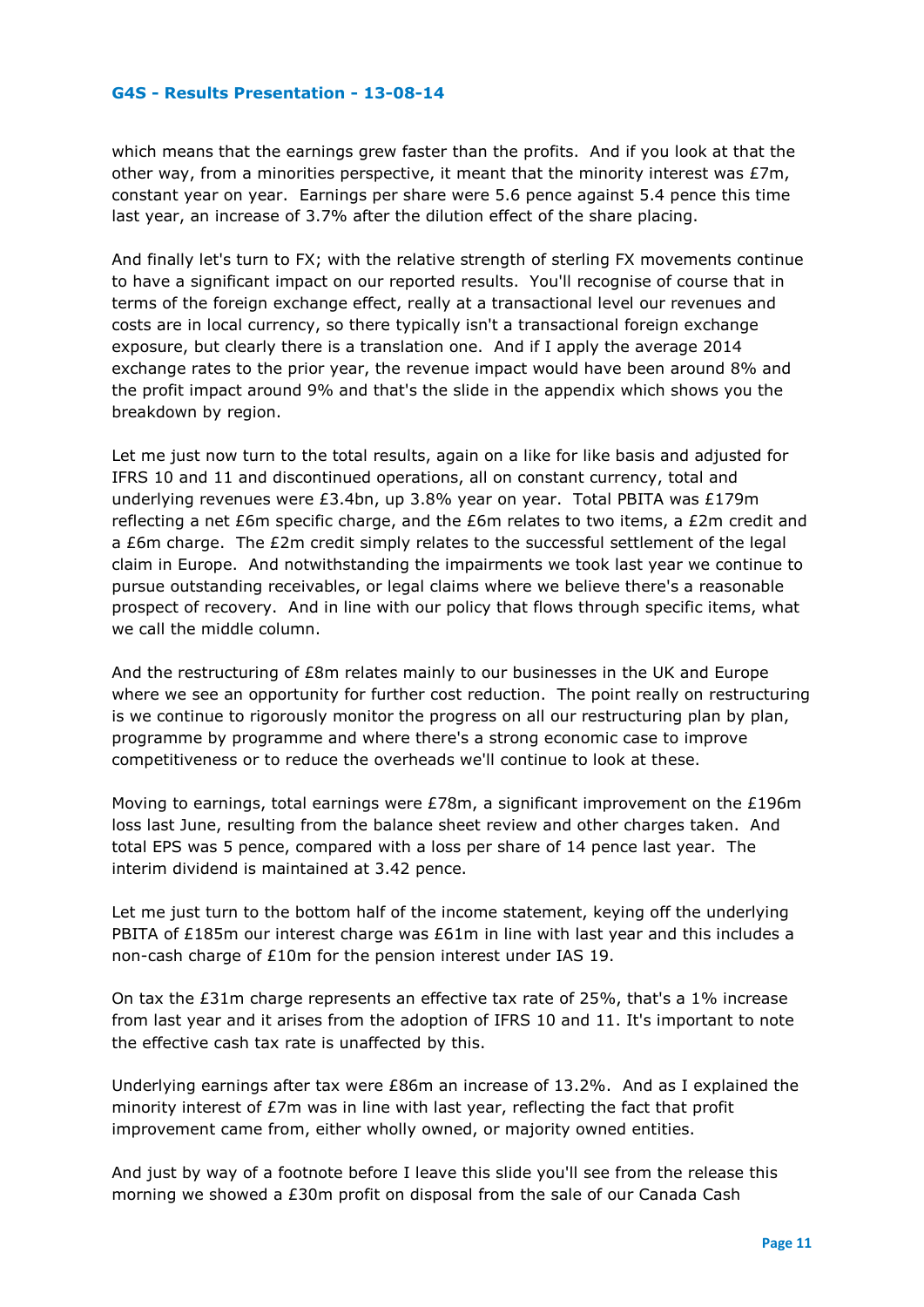business and our businesses in Norway, and again consistent with the policy change we made last year this goes through specific items, the middle column. In other words we no longer regard profit on disposal as part of underlying performance.

Turning now to net debt, if I start with the net debt at the end of the year at  $£1.5$ bn, there's an IFRS 10 and 11 impact of  $£19m$ , where we deconsolidate the cash in entities that we now equity account for. And this gives a restated net debt of  $£1.55$ bn at 31 December.

Cash generated from continuing operations comprises £185m from our operating businesses and total cash therefore was £212m, overall a satisfactory performance, but much more remains to be done here. In terms of investing activities a net £2m, comprising capex, restructuring and disposal proceeds.

During the half we invested £57m in capital expenditure and leases. I just want to talk about and remind you of the enhance capital disciplines we talked about at the end of the year. Really the capex number reflects just a more rigorous approach to make sure all capex spend is supported by a strong internal business case, a strong internal rate of return.

But it also is reflective of taking a Group wide approach, Ashley talked about, for example some of the work we're doing in IT programmes where we're pooling IT programmes and looking to see where there's common spend, pooling that together to do it once and therefore you see some degree of deferral from Q1 and H1 to H2. So £57m isn't the normal run rate that we'd expect, we continue to invest in the business where we continue to see good business cases.

The restructuring of £20m outflow was from the 2013 restructuring we announced. And we received disposals of £79m together with the settlement of lease liabilities of £10m which gives you the £89m total cash from Canada and Norway that I talked about. So net-net £2m investing activities against cash generation £212m. And if I just adjust for continuing operations you'll see an almost doubling therefore of the net cash inflow from last year to this year.

In terms of use of funds, interest paid of £66m, tax of £39m and pensions of £21m and we paid dividends of £90m, including the dividends to our minority interests. Of course we had the out payment of £109m, which together with advisor's fees was £116m. And therefore we finish the year at net debt of £1.68bn.

In terms of net debt to EBITDA, net debt to EBITDA therefore at June was £3.1m, and the comparator was £2.8m. We do expect net debt to come down, net debt to EBITDA to come down in the second half as first half cash is always seasonally lower than the second half.

Now let me just finish by talking about financing cash flow. The Group remains soundly financed, our funding profile remains robust, with £955m of unutilised and committed facilities. And we have no material maturities until 2016.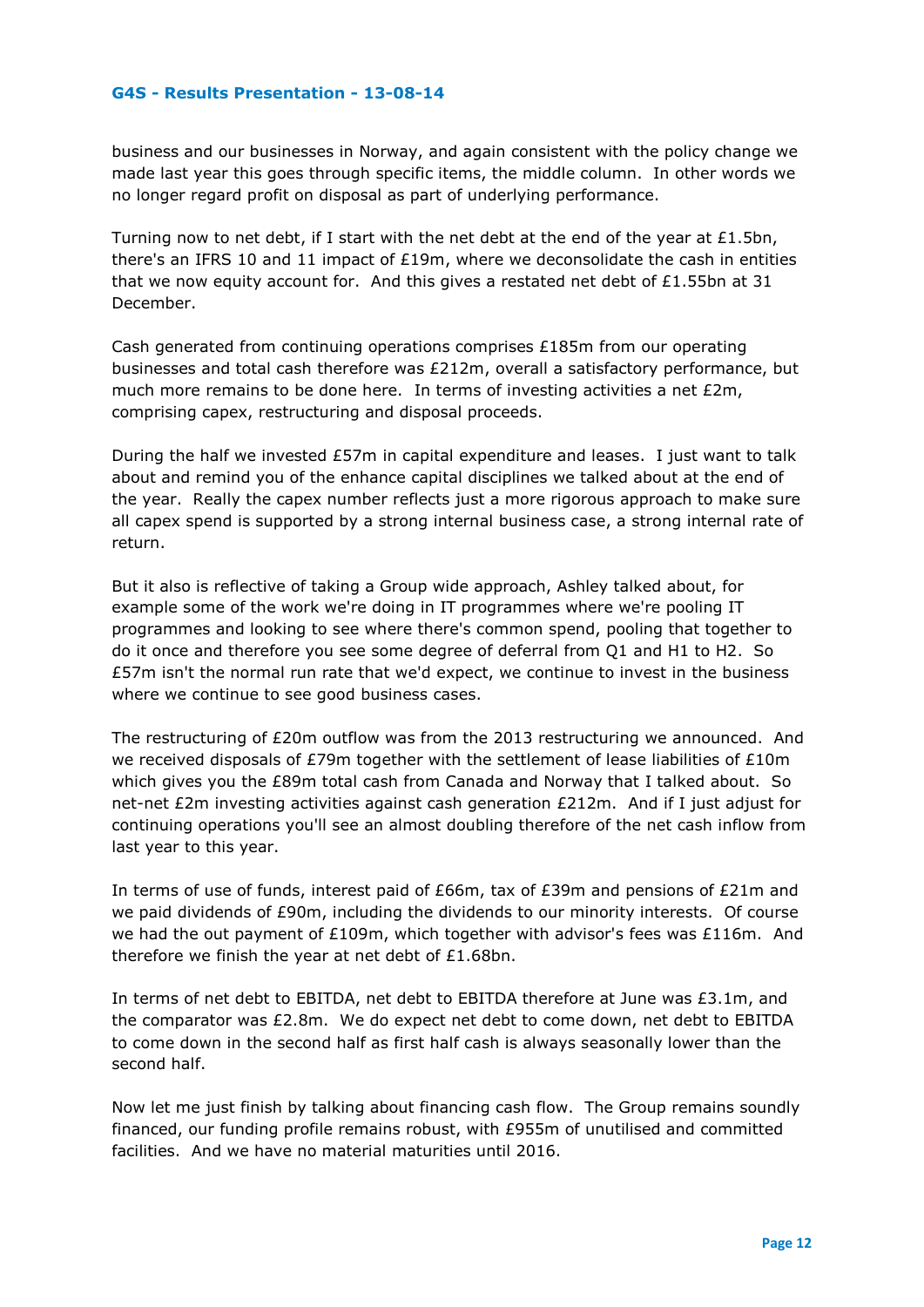We have a strong focus on working capital management and we've changed our weekly rhythm, just like Ashley talked about on the sales front, it's also true on the cash flow and we no longer monitor cash on a monthly basis, but we monitor it and track progress on a weekly basis. And I talked about putting in place plans at the end of the year to move to that.

We've also moved to make sure that cash if not just a matter for the finance organisation, and therefore operational management are engaged in engaging with the customer and going after that cash flow. The finance function additionally is involved in and focused on the event to billing cycle and what that will do is over time is it will result in more timely billing and therefore start the whole collection cycle earlier.

We're also working on our up-front contracting, in terms of cash terms with customers and suppliers. So a focus on cash really at all levels of the business. And overall we expect our net debt to EBITDA to continue to come down in the medium term and within our desired range of 2.5 times. With that let me hand you back to Ashley.

#### . . . . . . . . . . . . . . . . . . . . . . . . . . . . . . . . . . . . . . . . . . . . . . . . . . . . . . . . . . . . . . .

## *Summary*

# **Ashley Almanza, Chief Executive Officer**

Thanks Himanshu. Right, just one slide to wrap up, in conclusion as we set out last year, we're executing against a clear and focused strategy. We have a diverse and growing sales pipeline, but we're not complacent, we're investing heavily in sales and business development. As you've heard from what I've said and Himanshu touched on it as well, we're investing beyond sales and business development in some of our core functions, operations, finance, HR and so on.

We're embedding performance management, capital management and cash management in our monthly reporting and performance management cycle and in some cases weekly.

I'm very pleased to see that some of the initial opportunities that we identified last year, as we've gone into those and worked them up, what has emerged is a stronger array of opportunities that we can get after and we're defining those programmes in a very structured way, resourcing them and getting after them.

So in summary good progress, I think we can say satisfactory financial performance, but a lot to go for still, much more to do before we realise the full potential of the company strategy.

Thank you very much, we're going to go now to Q&A, we have, I believe, microphones, roving microphones. So if you would like to ask a question, please raise your hand, we'll bring a microphone to you. When asking a question we'd be grateful if you could give your name and state your affiliation, thanks very much.

. . . . . . . . . . . . . . . . . . . . . . . . . . . . . . . . . . . . . . . . . . . . . . . . . . . . . . . . . . . . . . .

#### *Questions and Answers*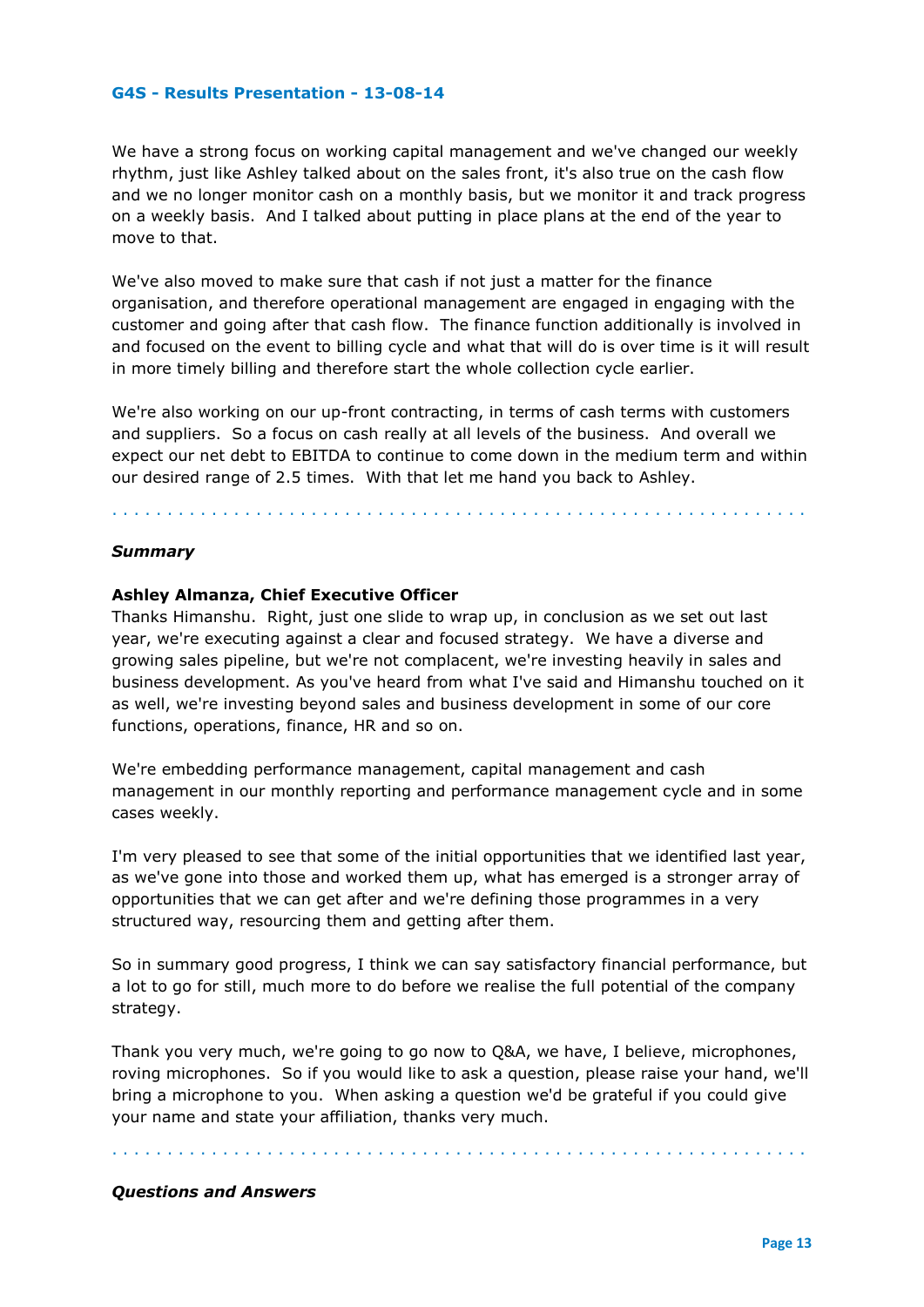## **Rob Plant, JP Morgan**

In terms of organic growth it was 5% in Q1, looks like it was 3% in Q2. You've mentioned Manus Island around 60, so perhaps 2% for Manus Island. Now Manus Island will have an annualised effect for the rest of the year but would you expect the second half organic growth to improve?

. . . . . . . . . . . . . . . . . . . . . . . . . . . . . . . . . . . . . . . . . . . . . . . . . . . . . . . . . . . . . . .

# **Ashley Almanza, Chief Executive Officer**

Thanks Rob. There are several things going on in the contract portfolio, and I'll start by prefacing my answer with the observation again that this is a very large business. Global sales approaching around \$10bn, we have thousands of contracts. It is the case that we have some big contracts, sometimes big contracts come into the portfolio, we celebrate. Other times big contracts leave the portfolio and we work hard to ensure that we are replenishing the portfolio.

What we have in the first half of this year is Manus Island as you say on a rolling 12 month basis, that's about £60m to £70m. We also have the Dutch prisons contract rolling out, and as I said that came out progressively rather than suddenly as we initially anticipated, and that's a similar size actually to Manus. And then lastly we have electronic monitoring dropping out of our portfolio at the end of March, and that was a contract of about £40m, £40m to £45m per annum.

So clearly those three together are significant. You know we're neither complacent nor alarmed by this. I mean these are as expected. We don't expect the investment that we're making in sales and business development to have an immediate effect. As you know, even with strong pipeline conversion what comes after conversion is mobilisation. So we won't see the benefits of all of the success that our sales team has had in converting the sales pipeline in the first half of this year, in this year. So I think steady as she goes really.

. . . . . . . . . . . . . . . . . . . . . . . . . . . . . . . . . . . . . . . . . . . . . . . . . . . . . . . . . . . . . . .

#### **Kean Marden, Jefferies**

Morning. Can I ask a similar question? If my maths is correct the emerging markets like for like rate slowed from about 16% in the first quarter to 8% in the second. Clearly tagging and the Dutch prisons don't affect that number but Manus does, so which elements of the business saw the slowdown in Q2? And maybe if you can give a bit more colour around that.

And I've got a second question but maybe if you want to deal with that one first.

**Ashley Almanza, Chief Executive Officer**

. . . . . . . . . . . . . . . . . . . . . . . . . . . . . . . . . . . . . . . . . . . . . . . . . . . . . . . . . . . . . . .

Okay, thanks Kean. Emerging markets Manus obviously, we had a quarter impact in there. I think I was quite - hopefully everyone in the room remembers that when we posted 16% I said don't put this in the bank or in the model in a linear fashion. Our business, like a lot of global businesses, simply won't grow in a linear fashion. And, you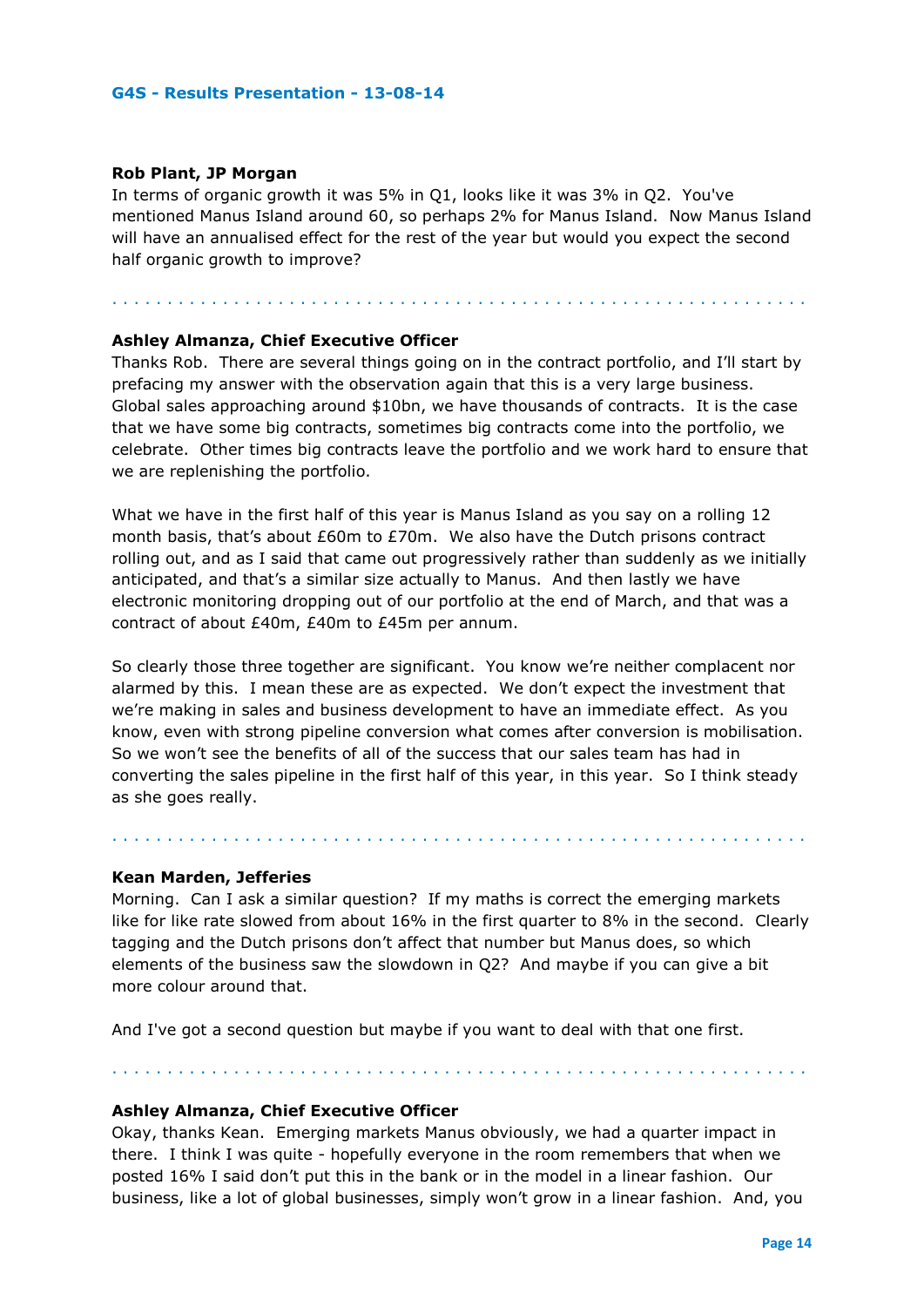know, apart from Manus Island we saw our global secure logistics business slow down somewhat, and this was a function of a quite sharp drop in bullion movements. In no small part that was due to changes, regulatory changes in India which make it more expensive to import and put a quota cap on the imports. And if you want to import more you also have to export so there's no question that had some effect, and that is in our emerging markets segment as well.

Beyond that there's nothing specific I would call out other than to say the business just won't grow in a linear fashion. We will have periods where we're, you know, growing at 8%, below 8%, above 8%. I don't know if you want to add anything to that.

. . . . . . . . . . . . . . . . . . . . . . . . . . . . . . . . . . . . . . . . . . . . . . . . . . . . . . . . . . . . . . .

#### **Himanshu Raja, Chief Financial Officer**

No, I think that was right. There isn't anything exceptional apart from the G4S gold bullion and Manus.

. . . . . . . . . . . . . . . . . . . . . . . . . . . . . . . . . . . . . . . . . . . . . . . . . . . . . . . . . . . . . . .

#### **Ashley Almanza, Chief Executive Officer**

Second question.

#### **Kean Marden, Jefferies**

It just touches on ICT. So obviously you've had the initial scoping exercise, think there's the intention to go to market with a number of packages in the second half, can you just help us with the timeline around that and how those evolve?

. . . . . . . . . . . . . . . . . . . . . . . . . . . . . . . . . . . . . . . . . . . . . . . . . . . . . . . . . . . . . . .

. . . . . . . . . . . . . . . . . . . . . . . . . . . . . . . . . . . . . . . . . . . . . . . . . . . . . . . . . . . . . . .

. . . . . . . . . . . . . . . . . . . . . . . . . . . . . . . . . . . . . . . . . . . . . . . . . . . . . . . . . . . . . . .

#### **Ashley Almanza, Chief Executive Officer**

Do you want to take that?

#### **Himanshu Raja, Chief Financial Officer**

Sorry, IT or ICT? From a procurement standpoint or go to market Kean?

# **Kean Marden, Jefferies**

Yeah the ICT. So I think you're outsourcing - you're bundling together some requirements and then looking for suppliers.

**Himanshu Raja, Chief Financial Officer**

Yeah, I mean the IT programme actually has got a number of dimensions. One of those is, as Ashley mentioned, Telco, data and voice. The intention is not to go a big bang

. . . . . . . . . . . . . . . . . . . . . . . . . . . . . . . . . . . . . . . . . . . . . . . . . . . . . . . . . . . . . . .

. . . . . . . . . . . . . . . . . . . . . . . . . . . . . . . . . . . . . . . . . . . . . . . . . . . . . . . . . . . . . . .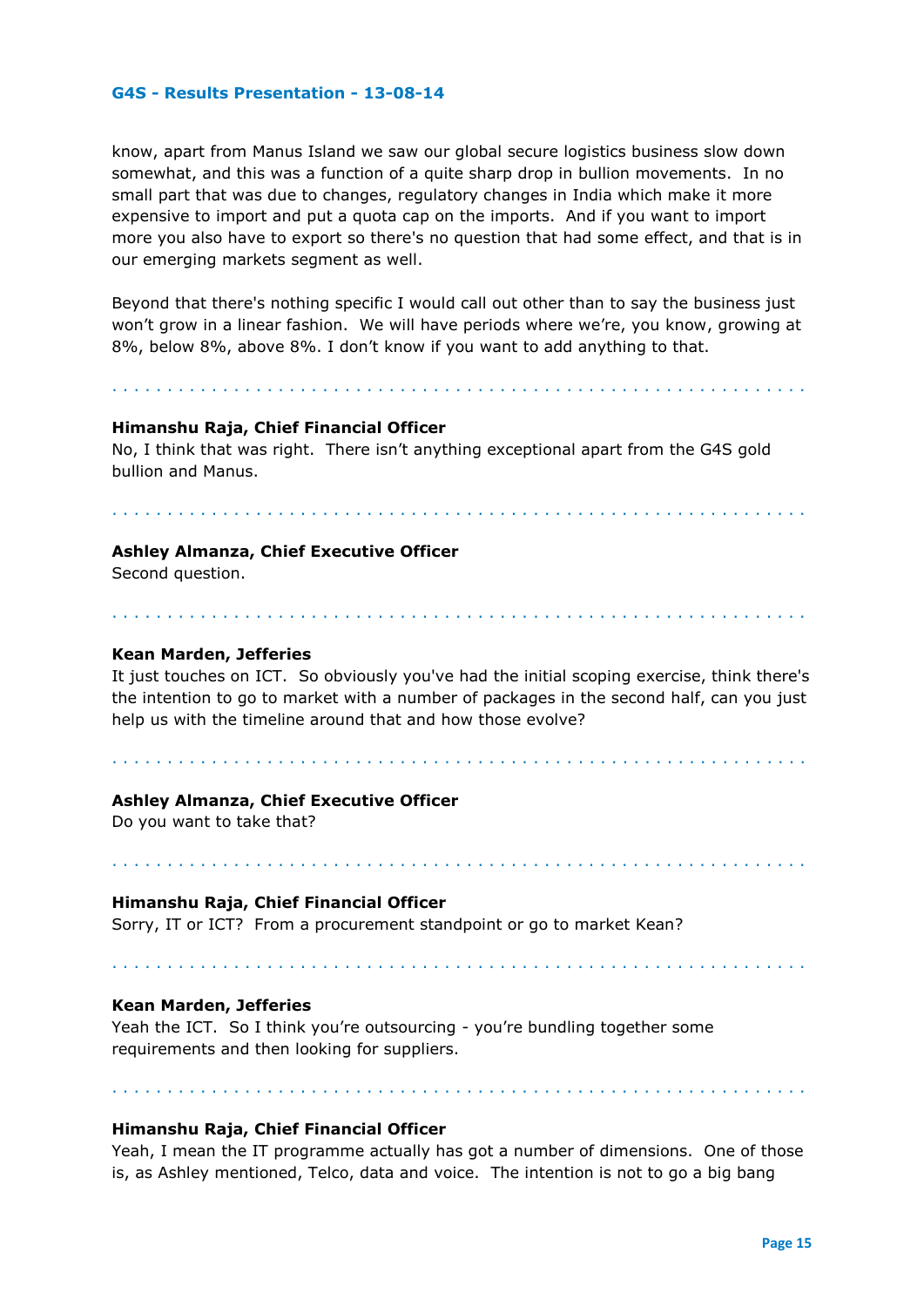because actually as we've done the detailed work we have more than 320 providers on a worldwide basis. So it's about systematically going through those.

. . . . . . . . . . . . . . . . . . . . . . . . . . . . . . . . . . . . . . . . . . . . . . . . . . . . . . . . . . . . . . .

#### **Ashley Almanza, Chief Executive Officer**

That's just Telco.

. . . . . . . . . . . . . . . . . . . . . . . . . . . . . . . . . . . . . . . . . . . . . . . . . . . . . . . . . . . . . . .

. . . . . . . . . . . . . . . . . . . . . . . . . . . . . . . . . . . . . . . . . . . . . . . . . . . . . . . . . . . . . . .

. . . . . . . . . . . . . . . . . . . . . . . . . . . . . . . . . . . . . . . . . . . . . . . . . . . . . . . . . . . . . . .

#### **Himanshu Raja, Chief Financial Officer**

Just Telco contracts.

#### **Ashley Almanza, Chief Executive Officer**

Right, there's over 2,000 suppliers in IT.

#### **Himanshu Raja, Chief Financial Officer**

So just the Telco fixed voice data contracts, over 320 suppliers. And the devil is in the detail because on each of those you've got to understand what the remaining term is, what the volumes are, are there volume thresholds. And then it's about striking framework deals such that at the point of expiry we can wrap those contracts expiring into the framework. So there's some hard yardage to go really through the second half of this year and into early next year.

. . . . . . . . . . . . . . . . . . . . . . . . . . . . . . . . . . . . . . . . . . . . . . . . . . . . . . . . . . . . . . .

#### **Ashley Almanza, Chief Executive Officer**

I think if I may to add to that, the programme that is now emerging, so you know first step was to go out and get a CIO, bring him in, he's done really a terrific job of getting round the business, taking stock of the IT estate, identifying the opportunities. It's a three to five year programme. Now, you know, I am pushing as hard as it is reasonable to do so for that to be a three year programme, but you know I have to listen to the expert here because you've got to do this right rather than just quickly.

But I think the point really to make is that as you would expect the benefits are going to be progressive, again not linear if I may use that phrase again. You know, it won't be the size of the prize divided by five, it will make some progress in year one, I would expect to see that accelerating in year two and year three, and so on. But I think it's quite right for Martin Taylor our CIO to insist on the programmes being well structured, well-resourced and delivered in a disciplined fashion and to resist my attempts for him to accelerate. But it's a three to five year programme.

. . . . . . . . . . . . . . . . . . . . . . . . . . . . . . . . . . . . . . . . . . . . . . . . . . . . . . . . . . . . . . .

#### **George Gregory, Exane BNP Paribas**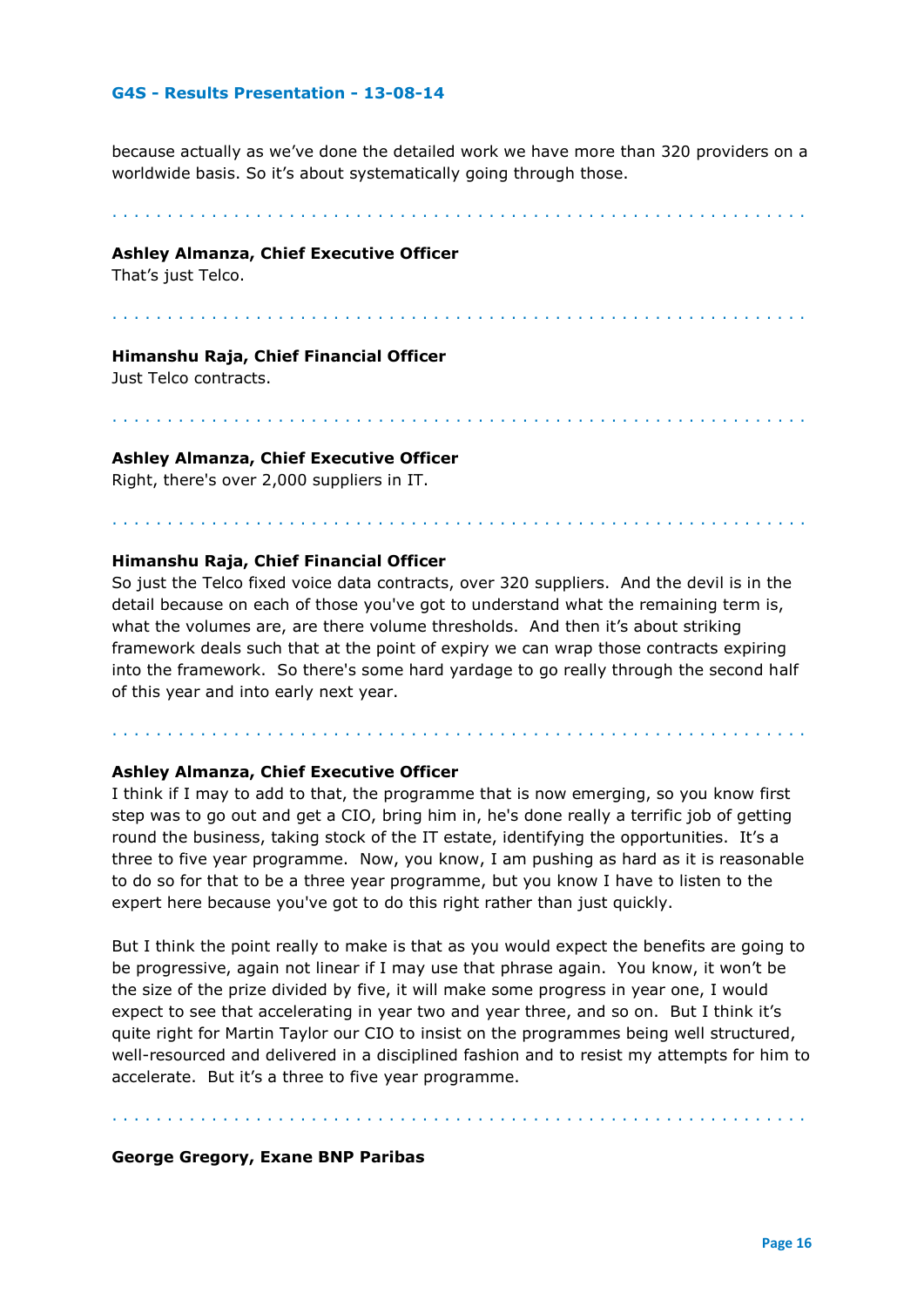Two questions if I may. Firstly Ashley you talked about the secure logistics business. Could you just clarify first that that business was previously held within your UK business? Is that correct? And second, how big is that in rough terms?

. . . . . . . . . . . . . . . . . . . . . . . . . . . . . . . . . . . . . . . . . . . . . . . . . . . . . . . . . . . . . . .

. . . . . . . . . . . . . . . . . . . . . . . . . . . . . . . . . . . . . . . . . . . . . . . . . . . . . . . . . . . . . . .

. . . . . . . . . . . . . . . . . . . . . . . . . . . . . . . . . . . . . . . . . . . . . . . . . . . . . . . . . . . . . . .

**Ashley Almanza, Chief Executive Officer** 

So since I've been here it's not been in the UK business. That business has been managed out of Asia Middle East and part of our emerging markets segment but -

#### **Female**

Before that it was.

## **Ashley Almanza, Chief Executive Officer**

Okay, maybe historically it could have been in the - I think at some point it changed. But certainly for the time I've been here. Size of the business, roughly -

. . . . . . . . . . . . . . . . . . . . . . . . . . . . . . . . . . . . . . . . . . . . . . . . . . . . . . . . . . . . . . .

. . . . . . . . . . . . . . . . . . . . . . . . . . . . . . . . . . . . . . . . . . . . . . . . . . . . . . . . . . . . . . .

## **Himanshu Raja, Chief Financial Officer**

Around 100 million roughly, yeah.

#### **Ashley Almanza, Chief Executive Officer**

Around 100 million, so I think actually quite small given the size of the market, the size of the opportunity and the fact that we should be a natural player in that market. We have so many of the ingredients that are necessary to be successful. One of the pilots that I referred to when we talked about the global sales forum is looking at - is what Mel calls the white space in our portfolio. You know, we seemingly have market winning products and services in some markets, and you look across our portfolio and there are white spaces all over the place where we're just not leveraging that capability into those markets.

And one of the pilots we're running is on a global secure logistics to see whether we can take what has worked successfully in a small number of markets and trial them in markets where we think there's lots of potential. So you know for example in Africa we have quite a narrow footprint. It's a good little business but the footprint is quite narrow, there's more we can do.

# **George Gregory, Exane BNP Paribas**

Thank you. And the second question, in terms of your sales incentives which you've restructured for three regions, could you talk a little bit about whether you've thought of some of the KPIs around that? How are people actually being incentivised to drive sales? Is it purely sales or what other metrics are you looking at?

. . . . . . . . . . . . . . . . . . . . . . . . . . . . . . . . . . . . . . . . . . . . . . . . . . . . . . . . . . . . . . .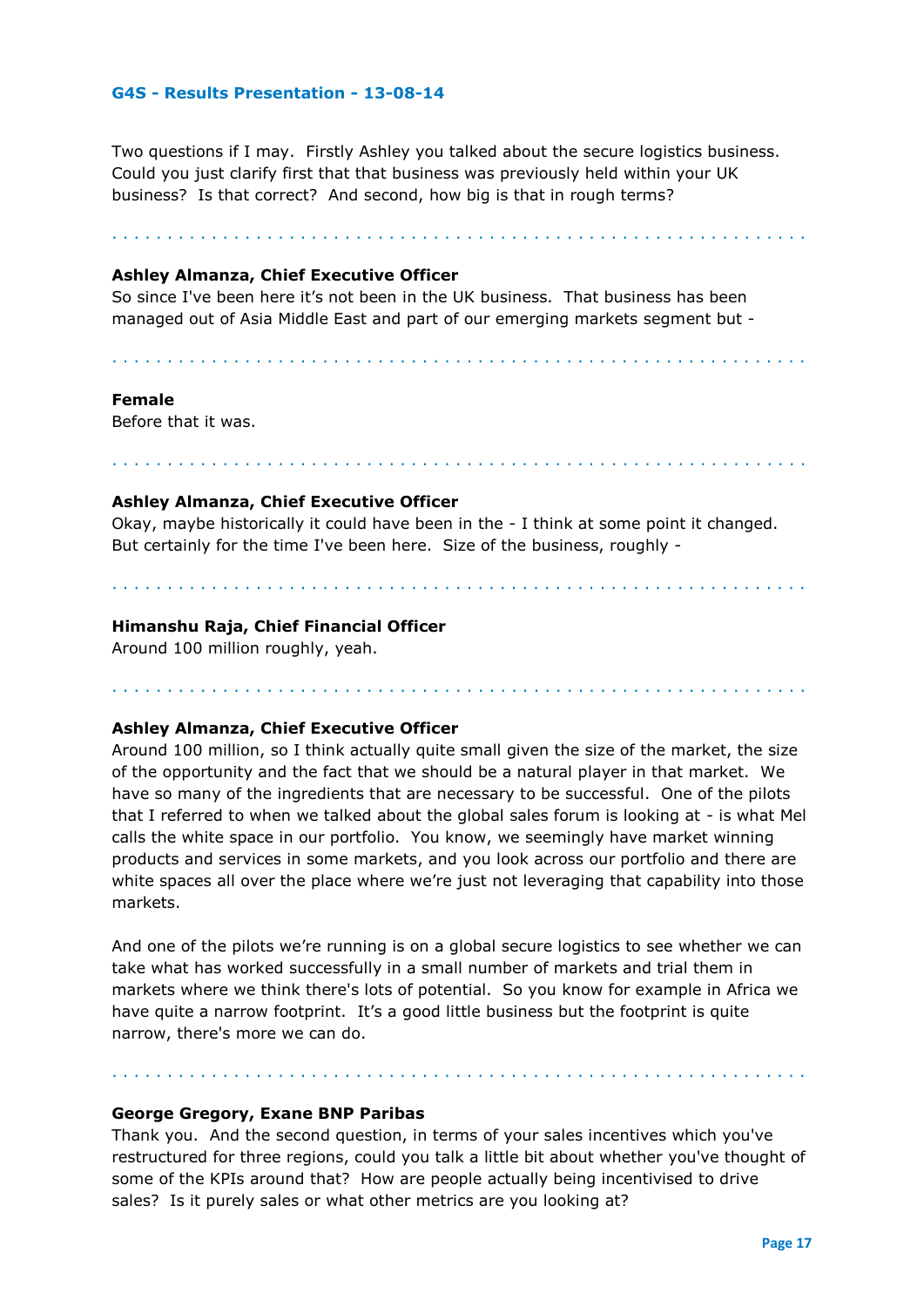# **Ashley Almanza, Chief Executive Officer**

Yeah, so we are indeed addressing KPIs as well. So we're looking - and it isn't by the way one size fits all, it's market by market. And even within a region there are variations depending on the mix of business in a country and local market practice. But we are looking not only at sales. In some markets we're looking at gross margin. We're also looking at sales efficiency. And we will introduce other KPIs which really address the degree to which certainly sales management is managing the sales process effectively.

. . . . . . . . . . . . . . . . . . . . . . . . . . . . . . . . . . . . . . . . . . . . . . . . . . . . . . . . . . . . . . .

And so you know this new ground which is why I said we're going to keep this under annual review. You know Mel and his global sales leadership team are really starting to get under the hood a bit around things like sales efficiency and using what are, you know, quite expensive tools that we have in our toolkit to manage sales, but we think are underutilised. We're not unique, salespeople don't like necessarily always to be doing what they regard as admin, and to a large degree I agree with that. You want them talking to customers and pursuing leads. But we've got to do that with some discipline and some structure. So there'll be KPIs which deal with that as well. So I expect as we roll forward we will get more of a balanced scorecard in our sales management programme George.

. . . . . . . . . . . . . . . . . . . . . . . . . . . . . . . . . . . . . . . . . . . . . . . . . . . . . . . . . . . . . . .

#### **Rory McKenzie, UBS**

First question on the balance sheet. Do you think you can get down to that 2.5 times target by this year, or will that require much progress on the disposals, you know including the US government business for example?

And secondly on the procurement opportunity, could you give a bit more detail around the eight areas you've identified, which ones you think are first? And whether that's a three to five year programme, or whether the savings there are sooner, if not linear again?

. . . . . . . . . . . . . . . . . . . . . . . . . . . . . . . . . . . . . . . . . . . . . . . . . . . . . . . . . . . . . . .

#### **Ashley Almanza, Chief Executive Officer**

Okay. Let me make a few introductory comments and then I'm going to ask Himanshu to add to those. On gearing you won't be surprised to hear me say we're not going to give a profit forecast and give a sort of end point number for the end of the year. Himanshu pointed out that our cash flow is seasonal. We've seen normal seasonality. We would expect that to unwind. I think typically it's about 45% of our cash flow in the first half of the year?

. . . . . . . . . . . . . . . . . . . . . . . . . . . . . . . . . . . . . . . . . . . . . . . . . . . . . . . . . . . . . . .

#### **Himanshu Raja, Chief Financial Officer**

Yeah.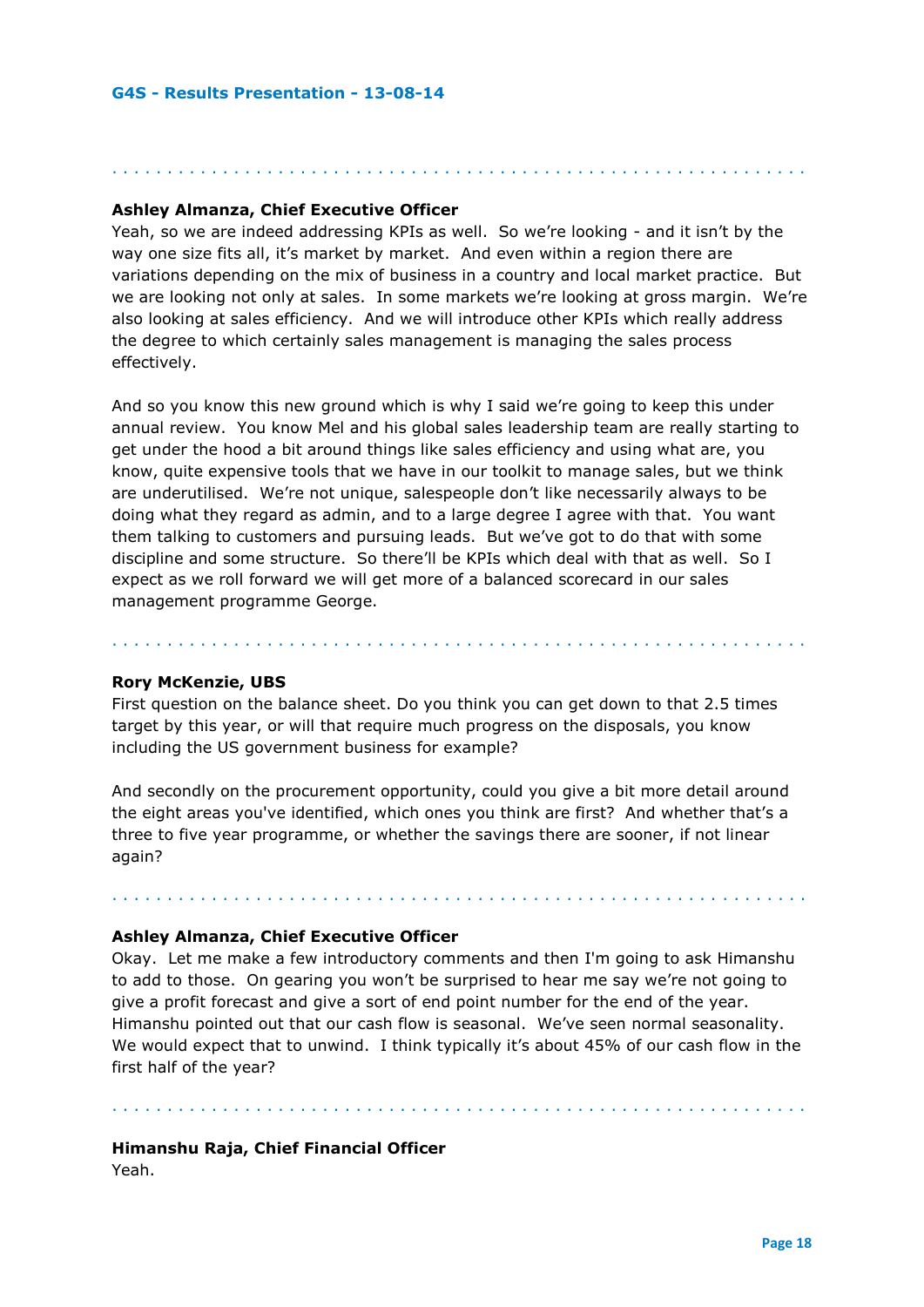# **Ashley Almanza, Chief Executive Officer**

So, normal pattern there. We do have the disposals programme but the disposals programme is not designed to get gearing down, it's one of the effects. But the principal purpose is to bring real strategic focus, particularly in the long tail, and in the case of the US government business it's about the proxy management structure really. So I'll ask Himanshu to comment, put a bit of colour around net debt in a moment. You're going to have to remind me again about the - I should have made a note, I apologise.

. . . . . . . . . . . . . . . . . . . . . . . . . . . . . . . . . . . . . . . . . . . . . . . . . . . . . . . . . . . . . . .

. . . . . . . . . . . . . . . . . . . . . . . . . . . . . . . . . . . . . . . . . . . . . . . . . . . . . . . . . . . . . . .

. . . . . . . . . . . . . . . . . . . . . . . . . . . . . . . . . . . . . . . . . . . . . . . . . . . . . . . . . . . . . . .

. . . . . . . . . . . . . . . . . . . . . . . . . . . . . . . . . . . . . . . . . . . . . . . . . . . . . . . . . . . . . . .

# **Rory McKenzie, UBS**

CPO procurement -

# **Ashley Almanza, Chief Executive Officer**

CPO. That is also a three to five year programme. Shaun, our Chief Procurement Officer, is getting the same degree of attention and encouragement to move that programme forward with real energy and purpose, but again we have to respect his expertise. And we're more interested in getting something which is solid and sustainable rather than a quick fix. I'll let Himanshu talk about the categories, as you say category management. And the third area, forgive me.

That was it, two areas. Himanshu.

# **Himanshu Raja, Chief Financial Officer**

Just an additional point on the net debt to EBITDA, I can't stress enough this, you know, journey that we're on to change the culture to a cash matters culture. So as Ashley was talking about a gross variable pay, in one of the regions they put cash in as one of the variable comp measures because they wanted to change the behaviours within that particular region. So in every facet of our business we have got a real focus on it's not just about revenue and profit, it's profit that must convert to cash and we're starting to see some of the benefit of that.

On procurement, Shaun has been on board less than 90 days. He has done a great job in base lining the spend. He's now taking that to another level which is to now build the capability, bring on experienced category managers, as well as just, in the same way as with ICT, go to that next level of detail. So the next big task for him will be to suck the information from the disparate ledgers and information systems we have, really start to get down to supplier level detail, and then build the procurement programmes.

In terms of categories the top five are vehicles, unsurprisingly. We have big insurance costs because of the nature of our cash business in particular. The property estate and systematically making sure we anticipate and address the property portfolio, not only in the branch networks but also in the various administrative offices. And then it's usual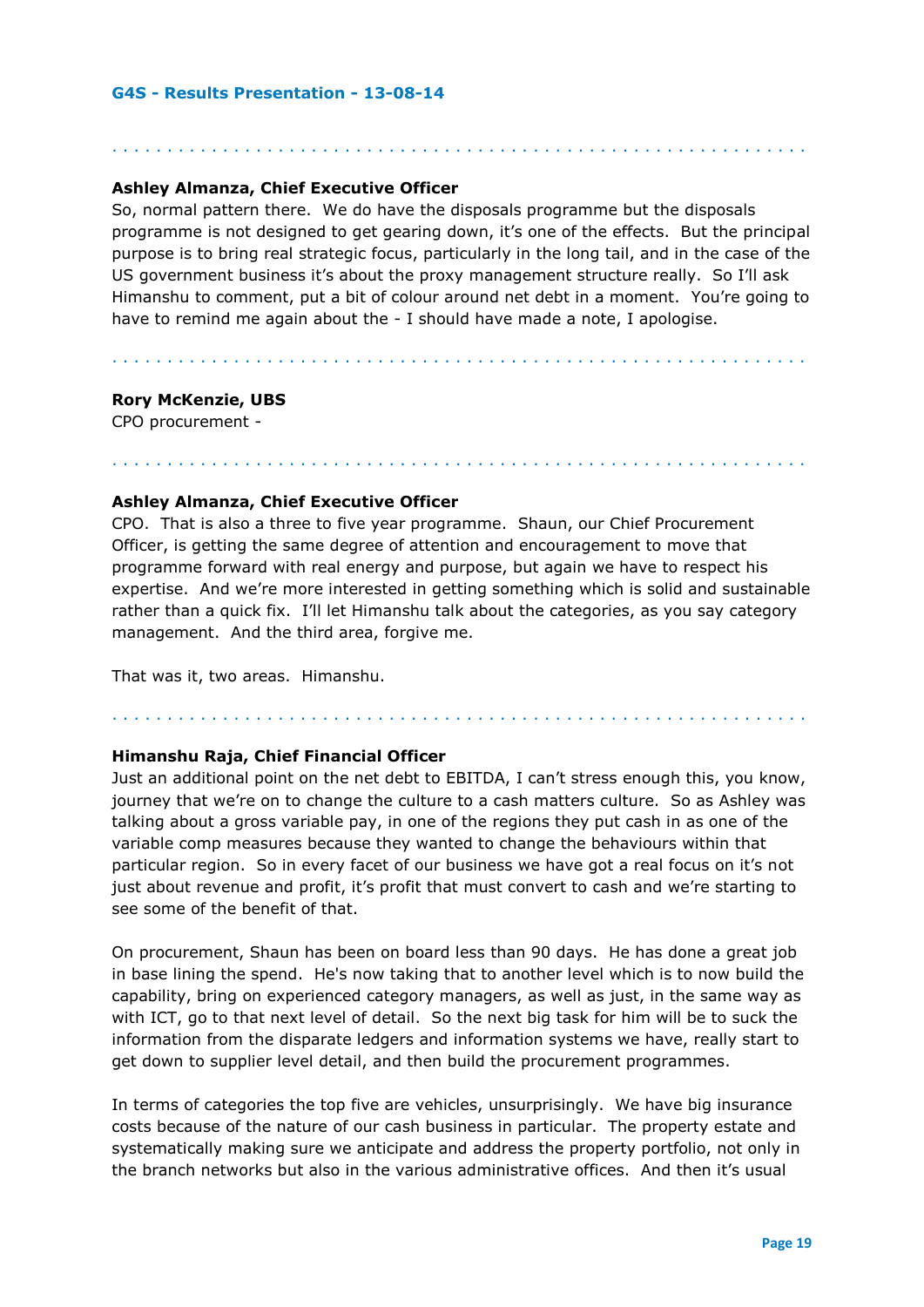things like just the travel, we don't have global contracts with airlines or travel providers. And things like professional fees. So those are the top four or five.

. . . . . . . . . . . . . . . . . . . . . . . . . . . . . . . . . . . . . . . . . . . . . . . . . . . . . . . . . . . . . . .

#### **Rory McKenzie, UBS**

Thank you.

# **Sylvia Foteva, Deutsche Bank**

Hi, good morning. I wanted to ask two questions please. Firstly on the savings and the investment, can you just update us on how much you've achieved during the first half. I believe you mentioned that Q1 saw savings of about 5 million.

. . . . . . . . . . . . . . . . . . . . . . . . . . . . . . . . . . . . . . . . . . . . . . . . . . . . . . . . . . . . . . .

And then secondly on the new wins, sorry I think the 660 number compared to the 440 if I'm not mistaken. Can you just talk about which regions perhaps and sort of when the contracts will be due to start? Thank you.

. . . . . . . . . . . . . . . . . . . . . . . . . . . . . . . . . . . . . . . . . . . . . . . . . . . . . . . . . . . . . . .

## **Ashley Almanza, Chief Executive Officer**

Okay and we'll - thank you. I'll start with the sales question and ask Himanshu to comment on our savings programme. On sales actually the pleasing thing is it's quite broad based. So we've seen for example in Latin America new customers come into the portfolio, big new customers. And for the first time in our history in Latin America get a pan Latin American contract with a science based company in Latin America.

In Europe and in Africa we had two very good contract wins in the cash management space. A large cash utility in Benelux and a pan African contract with a major financial institution in Africa.

In the UK very pleased to see some very large government contracts coming back into the portfolio.

North America I said earlier for me is one of the standout performances of the first half. You know in six months - it's not all about six months but I think it was really a very impressive performance out of North America. The sales team and the general management team worked very closely together in North America. We haven't perfected it but it's quite impressive when you go and spend time with them to see how they work together. If anything we have too much opportunity in North America. Our big challenge is prioritising our sales effort. And we had some big wins in North America, particularly in wholesale distribution, new contracts, contract growth of existing or doubling up of capacity in contracts in North America.

So yeah, broad based which is always good to see. You know what I would call ultra large contracts in our portfolio accounted for about a third of that 1.2 billion. I think we, you know, we really want a balanced approach to the market that we don't over time develop a narrow base comprising only ultra large contracts. And then if you add large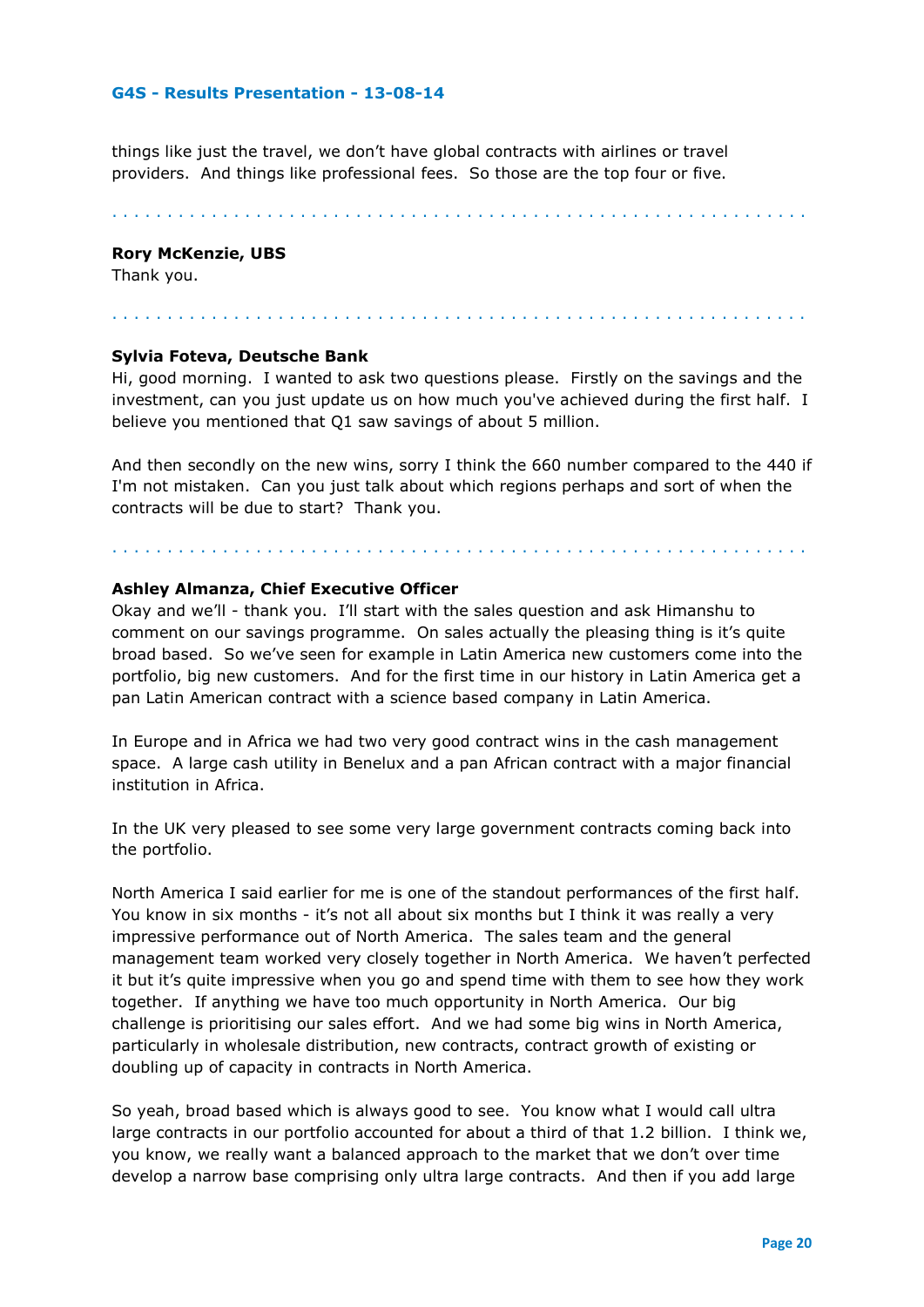contracts to that you start to get up to 50% to 60% of the total win. And then the rest is what I would call solid bread and butter business across our contract portfolio.

. . . . . . . . . . . . . . . . . . . . . . . . . . . . . . . . . . . . . . . . . . . . . . . . . . . . . . . . . . . . . . .

Cost savings.

#### **Himanshu Raja, Chief Financial Officer**

Yeah, morning Sylvia. We don't break out as you know cost savings by programme or individual line item, but you'll see from today's results that in four of the businesses, all four of the regions out of six you've got growth in profit that's faster than the growth in revenue. And Ashley has talked about ABP, the six core programmes that we run, but over and above that there are always local initiatives going on to get after discretionary costs and all ways to optimise the operation. And where you'll see the benefit is progressively in the improvement in operating leverage region by region.

What we will do is update you with more details in November when we meet and flesh out the detail on those programmes much more, as well as you know help you track our physical progress for example on vehicles or on labour efficiency as to the number of countries that we're covering.

. . . . . . . . . . . . . . . . . . . . . . . . . . . . . . . . . . . . . . . . . . . . . . . . . . . . . . . . . . . . . . .

## **Paul Checketts, Barclays Capital**

Morning. I've got two; I think we've just knocked one off. The first one is on the gross margin. It's been trending downwards for some time. You've been in the business for a bit longer now. I wonder if you could give us some thoughts on why that was happening, how much was market, how much was G4S, and equally whether you think you can now arrest that?

And the second one is on the UK pipeline. You said it's an encouraging situation at the minute. Can you give us a bit more flavour on how much of that's in public sector, and maybe if it's in the private sector which parts please?

. . . . . . . . . . . . . . . . . . . . . . . . . . . . . . . . . . . . . . . . . . . . . . . . . . . . . . . . . . . . . . .

#### **Ashley Almanza, Chief Executive Officer**

I will ask Himanshu to comment on gross margin in a minute. I mean the only comment I would make is that obviously if you look at what's happened in Brazil, that would have had an impact on the Lat Am gross margin. We'll partially recover some of that. I'm talking about the statutory pay increase.

UK pipeline, it's again broad based. The large contract wins were as it happens in the public sector. The largest of that being in DWP where our what I call welfare to work, but employment services is the proper term, is a very effective business actually. It's, I think not only by our assessment but by other people's assessment more importantly, it's probably the leading employment services outsource provider in the UK, so there was a big win there.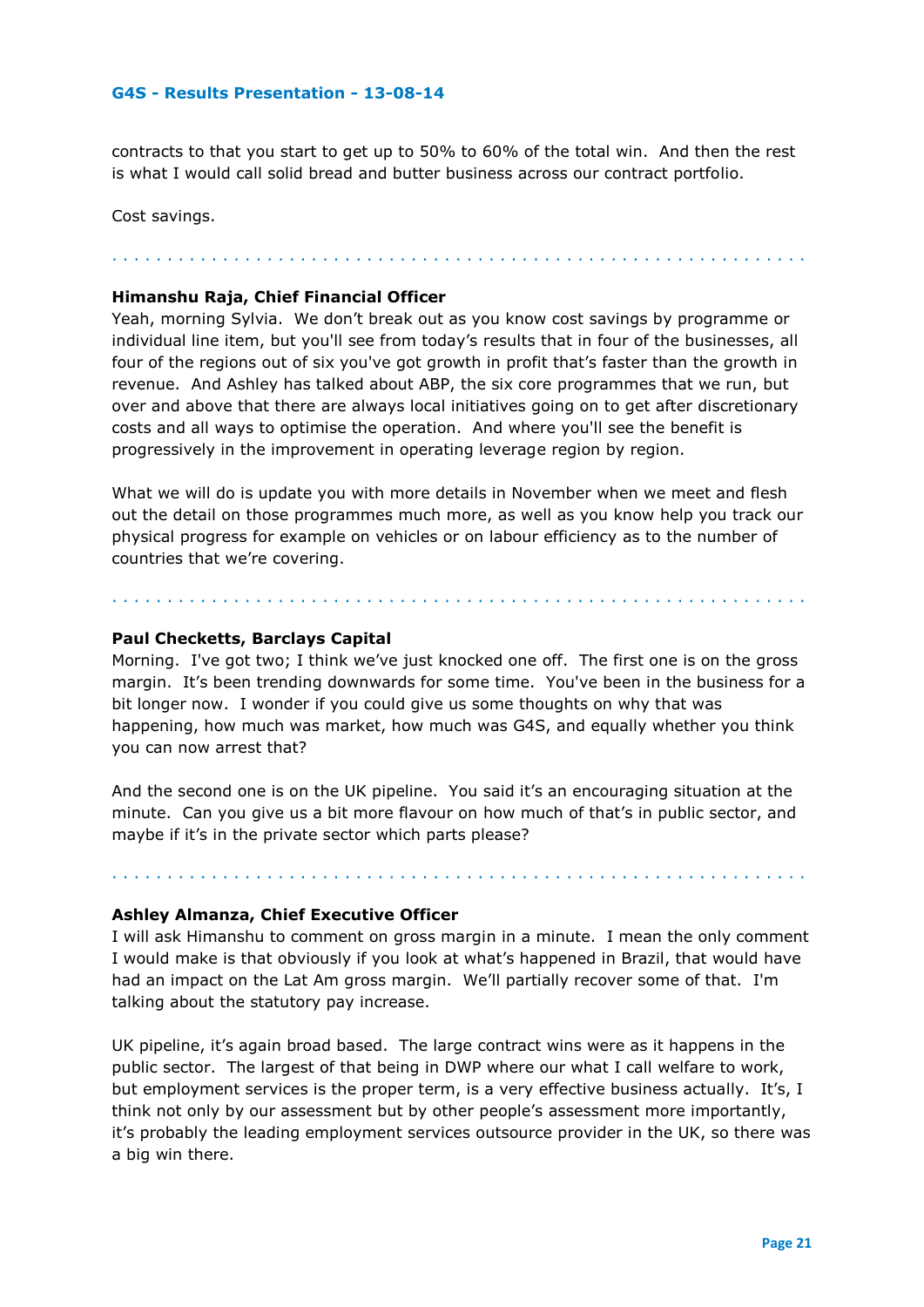Beyond that I wouldn't call out any single contract. It's, you know, spread across customer segments, financial institutions. Less retail, which we're comfortable with, than perhaps in previous years. Some new infrastructure projects that are being built, we've been successful. Our eventing business has continued to be very successful at winning new contracts. I think that's another area, notwithstanding what happened at the Olympics which I regard as exceptional, I think if you take that aside, you know not to diminish the issue, but our eventing business is quite impressive. It has a good reputation in the marketplace so we've seen good contract wins there as well.

Gross margin.

# **Himanshu Raja, Chief Financial Officer**

Gross margin, you'll appreciate a large number of moving parts so let me make a couple of observations. The first is there's a systematic process particularly on PI price increases, to then capture the labour indexation that we experience typically at the beginning of the year. And again we track that in our performance management country by country, not region by region but country by country, and we track what the labour indexation was and what the price recovery was. And we don't really talk about it in terms of what of our accelerated best practice, but it is something that we systematically do everywhere.

. . . . . . . . . . . . . . . . . . . . . . . . . . . . . . . . . . . . . . . . . . . . . . . . . . . . . . . . . . . . . . .

Actually when you look at the gross margin performance through the first half, three of the regions had reasonably good progress on gross margin and they were Asia and the Middle East, North America. And in the UK we saw the benefits of the restructuring we initiated last year. If you recall we talked about, particularly in the cash business, it was about addressing the branched network, and we're over a three year programme rationalising the branched network and improving the competitiveness. And you see that flow through, Ashley mentioned it in the slides.

We do some pricing pressure with Lat Am. That Lat Am effect is exclusively down to what we saw happening in Brazil with the legislative danger pay. And we see in really a couple of markets, two or three markets in Africa, but actually there's a decent amount of focus on gross margin as there is on cost. And of course when you think about the accelerated best practice, route planning, telematics and direct labour efficiency all play into the gross margin line. And when we think about IT procurement and organisational efficiency that will have a mixture of gross margin and G&A.

So overall a decent performance on gross margin but much more to do in that area like others.

. . . . . . . . . . . . . . . . . . . . . . . . . . . . . . . . . . . . . . . . . . . . . . . . . . . . . . . . . . . . . . .

#### **Gideon Adler, Redburn Partners**

I've got two questions. The first is on portfolio. Himanshu you mentioned that actually divestment programme was more around tapering the tail of your portfolio than reducing your debt pile, but the disposal of Sweden was probably towards the front end of your portfolio by absolute materiality. I'm just wondering whether we should expect further disposals from the sort of front end of the portfolio going forwards.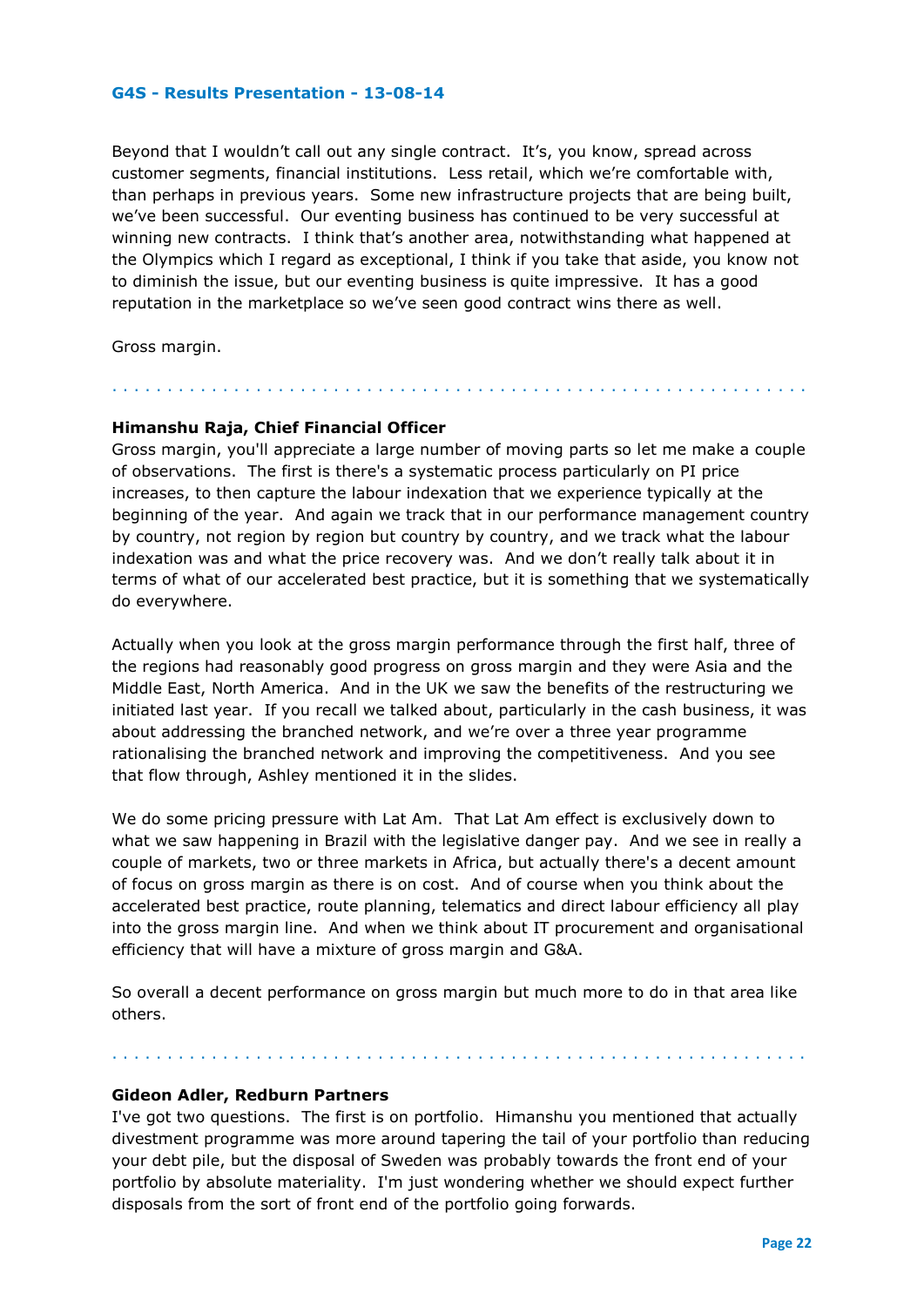And the second question is more of a cultural one. Obviously you're instituting a lot of change across the business. In a sort of service led industry and particularly for a group like G4 with over 600,000 employees, I wonder how you go about mitigating the risk of disruption from these changes, and also what the broad level of feedback has been from your employee base with all the changes going on across the business? Thanks.

. . . . . . . . . . . . . . . . . . . . . . . . . . . . . . . . . . . . . . . . . . . . . . . . . . . . . . . . . . . . . . .

# **Ashley Almanza, Chief Executive Officer**

Thanks. Yeah, very good questions. On Sweden, that we wouldn't class as a small, tail end business, but neither would it I think qualify as a business that has been making a material contribution to the Group. Sweden, if you go back to what we said in November we applied a number of lenses to the portfolio and one of the things we look at is market structure. And we try and form a view and ultimately we do, right or wrong we form a view as to whether or not that market structure needs some sort of fundamental change, typically consolidation, and if so whether we're a buyer or a seller in that process. And it is our view that the market in Sweden requires consolidation in order for the industry to be sustainable, viable in that country. And we think that this transaction will create a more sustainable business that brings benefits to customers and employees, but clearly it realises value for our shareholders.

So we'll continue to apply those lenses, but I think you know I stand by the comments we made earlier. A lot of what we're doing is really about bringing focus to our efforts, strategic focus for businesses that, as I said, 15 businesses are less than 1% of turnover and barely break even in a good year. So it's not a good use of our management scarce management capacity.

Cultural change, you know this is a necessarily subjective reply to your question. It's a very, very important question. It's one that we talk about a lot at the Group Executive. We engage with our global leadership team on this. It's not static so you know I think, to your point about employee response, I think the initial response was extremely positive. Broad based response in the fourth quarter of last year was that employees felt that we were standing up and we were saying, you know, this is who we are, this is what we do and this is what we're trying to achieve, that we were putting in place a programme, we were creating a common vision and giving people a sense of optimism.

And you know, as the executive team travels around the world on business, we always try and put into our schedule what we call town hall meetings. And naturally it varies quite a lot actually and quite surprisingly; I mean you learn quickly that cultural stereotypes are exactly that, they're stereotypes. You can go to a country where you expect not very many questions or not very many sort of forthright questions, can be quite surprised. So I think you know that optimism or that positive sentiment is still there. People understand what we're trying to do. We invest quite a lot in communication but frankly we probably need to do more on communication. There's really no limit to what you can do in terms of staying connected with employees, colleagues across the Group.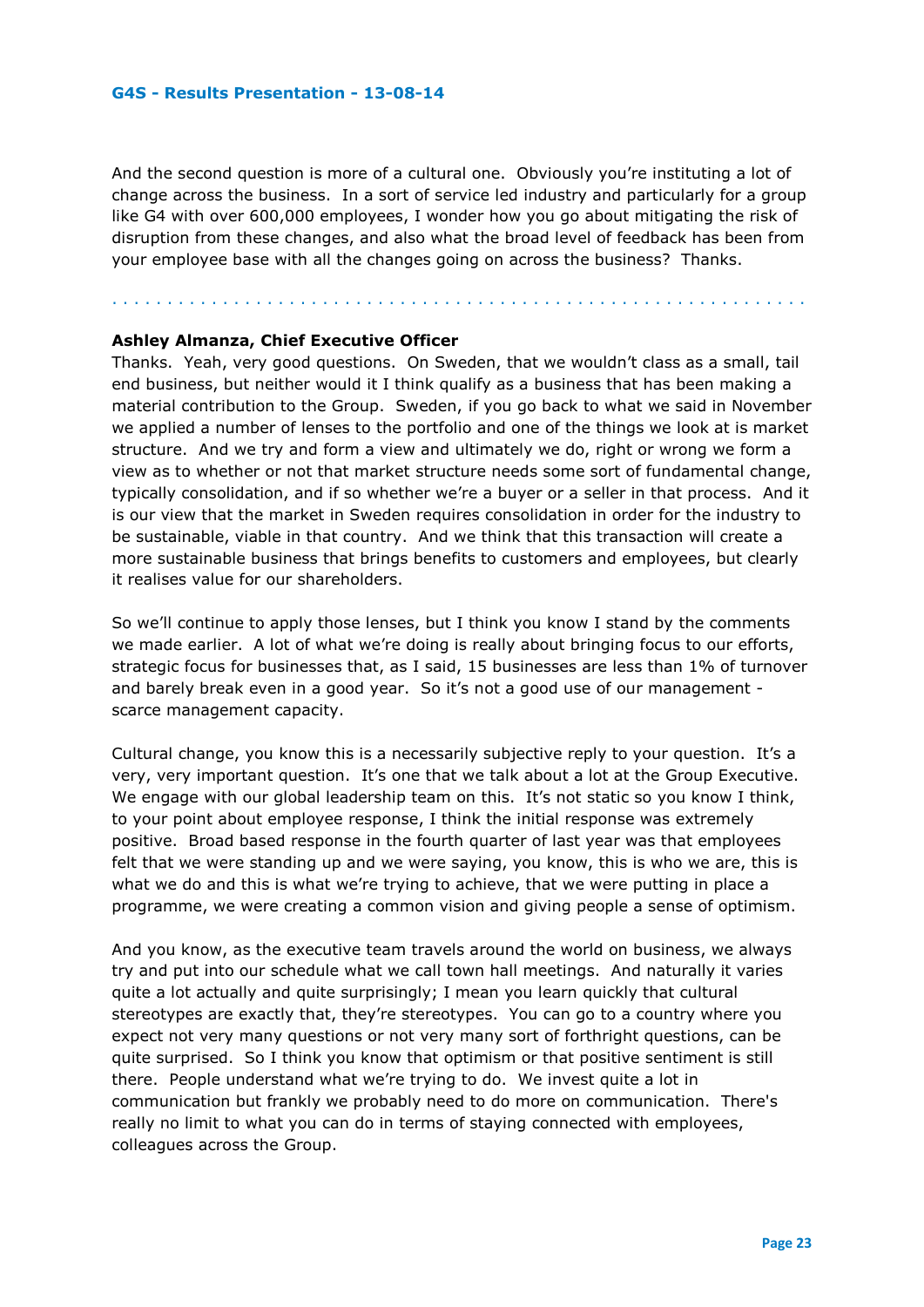We're also acutely aware that you can kill an organisation with change, you know, and we talked last year about for example not going for a big bang approach on IT. It's very clear; you don't have to spend more than five seconds looking at our IT estate to know that a lot of it needs to change. To change it all at once would be at once would be a huge mistake, so a very structured programme phased over time. Ditto on procurement.

And we're constantly balancing the change programme against keeping employees focused on the marketplace, customers, competition, and on operational delivery. Part of the answer to your question is about getting more people in. So we're hiring people into sales and business development. We have hired project managers for example in IT, because if you roll out a change programme and you explain to a management team this is what we're trying to do, these are the benefits, everyone can buy into that. I mean there's not a lot of - in fact there's no pushback on that. People can see the clear case.

What becomes more difficult is when you say to somebody, and by the way you have to do it with what you have already. So you know, do this after hours, keep your day job going. And we won't do that. We're certainly asking more of our employees, but I think they're willing to give that. But at the same time we're putting more resource in. So we talked quite a bit in the presentation about putting subject matter experts into regions, sales specialists into regions, but also putting programme managers in to deal with things like procurement, IT, hiring category managers. It's a balance.

It doesn't feel like a big push at the moment, in other words I don't feel like we're pushing water uphill. There's quite a lot of pull from the organisation. I think people feel energised, you know, by having clarity about what we're trying to achieve and everyone wants to work in a place where you feel good about what you're doing. And I think we're getting there. We're not there yet, it's a gradual - cultural change is impossible - in my view impossible to define and certainly impossible to set a precise timetable against. And to use my favourite phrase, it won't be linear, the rate of progress. But anyway look I'll stop there. I think it's right at the top of our list in the executive team, keeping the balance right. Thank you.

#### **Stephen Rawlinson, Whitman Howard**

Just on that issue, following on from that last question it would be helpful if you could provide just a few metrics at this occasion with regard to some of the softer side. But in particular one of the ones that I remember from last year was health and safety, and that maybe one that is probably quite easy for you to recall from various board meetings and statistics that you've got to hand.

. . . . . . . . . . . . . . . . . . . . . . . . . . . . . . . . . . . . . . . . . . . . . . . . . . . . . . . . . . . . . . .

And in addition to that question I'll ask two others. One with regard to global customers. I mean much of what you've talked about today is addressing the customers on a regional basis. So if you're able to give a sentence or two please on how you address global customers.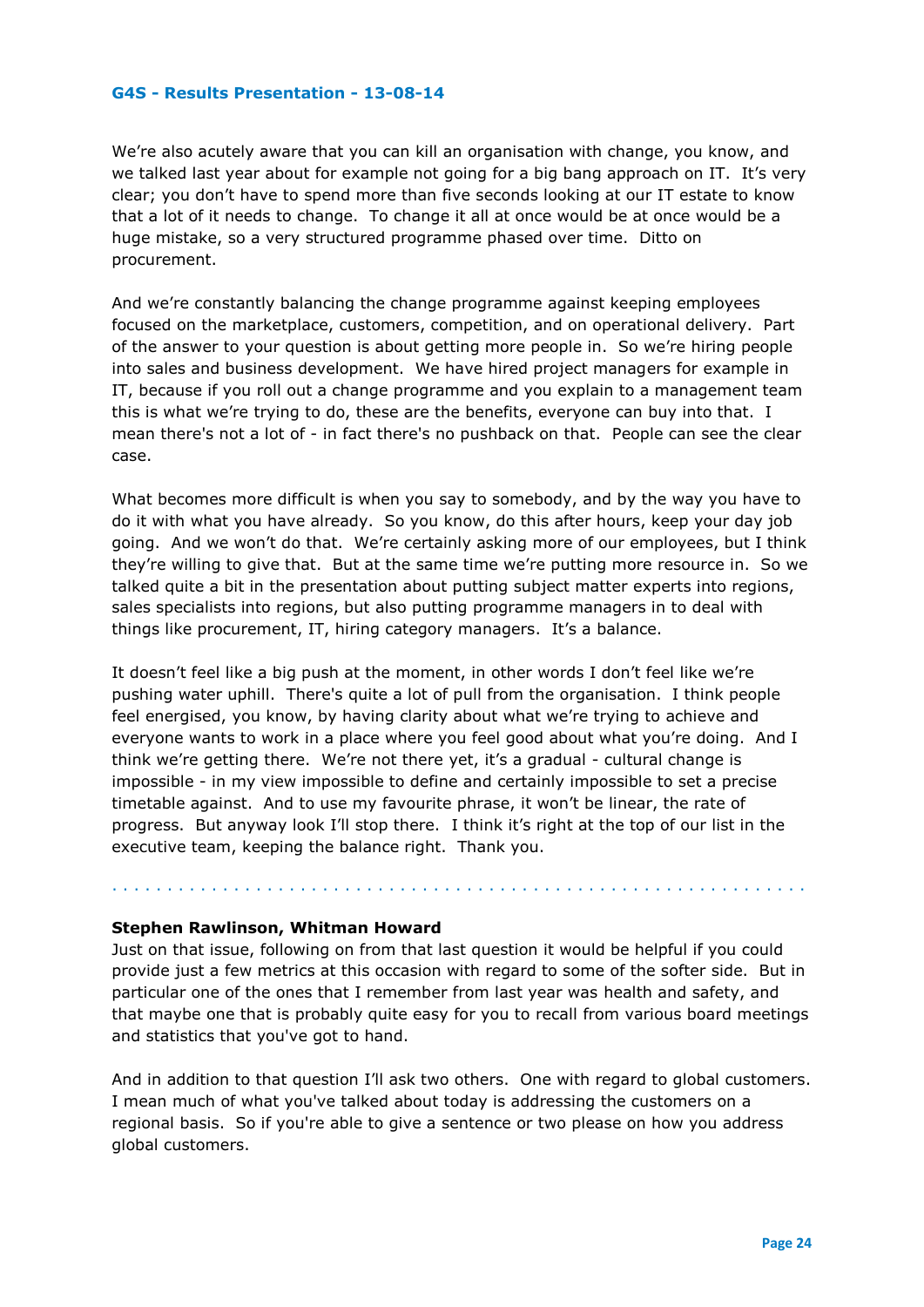And finally just on win rate. You know, it would be helpful to know what historically the win rate was, how you're going to improve it, and seeing how much of that 4.9 million might convert into orders.

. . . . . . . . . . . . . . . . . . . . . . . . . . . . . . . . . . . . . . . . . . . . . . . . . . . . . . . . . . . . . . .

#### **Ashley Almanza, Chief Executive Officer**

Okay, quite a lot there Stephen, thank you. Health and safety first. I think I've said it in this forum before but if I haven't you'll hear it for the first time. In a safety change programme you simply have to focus on input based measures in the first instance. Many companies have tried before to - certainly in the natural resources space and this is an industry which I think in many ways is leading the world in health and safety, to focus immediately at the start of a change programme on outputs. And you can't really do that, you have to get everyone on the team, particularly in our company which is a very large team, focused on input measurement. So by that I mean defining clear action plans, things you're going to do. And it's quite hard to draw a straight line between doing this thing and getting a result at the other end, in the beginning.

So for example it is mandatory this year for our global leadership team all to go on personal safety training, and a standard - that includes us. And on this occasion we've gone and got outside help from a specialist who I've worked with before in the oil and gas industry. Our global leadership team have gone on a safety training programme for the first time, that's about mindsets as much as anything else and creating greater awareness, creating a sense that all incidents are avoidable. Now that's quite a hard thing in this industry for people to accept, not least because many of our incidents are attack related. That's quite unique to this industry. There's not many industries where your employees go to work and face the prospect of being attacked.

So we've got a series of input measures, you know, we've got a defined programme for each region and each country to have a health and safety management system, a standard health and safety management system. Safety leadership training, road safety programmes, golden rules of safety. So these are things we can measure on an input basis, we can say everyone had to be trained by this date, you have to have a health and safety management system by this date and we will audit some of those. So we have about 110 health and safety professionals spread the Group.

We're making some changes to the composition of that group and how we manage that group, we're giving them more teeth. So we've created, again, more senior positions in each region that have a direct line of communication, if not a reporting line to the regional president in each region. And we're going to audit this as we go along to make sure this is happening.

Another input based metric is what we describe as the 24 hour report, any incident above a certain severity level has to have a 24 hour report produced and sent to the Group Executive Committee. It sounds bureaucratic, there's an aspect of it which is necessarily so, but what it does is it changes the perception in the organisation about the importance of what's happening. When a country manager hears, or gets a phone call on a Sunday to say what happened, from the Chief Executive or another member of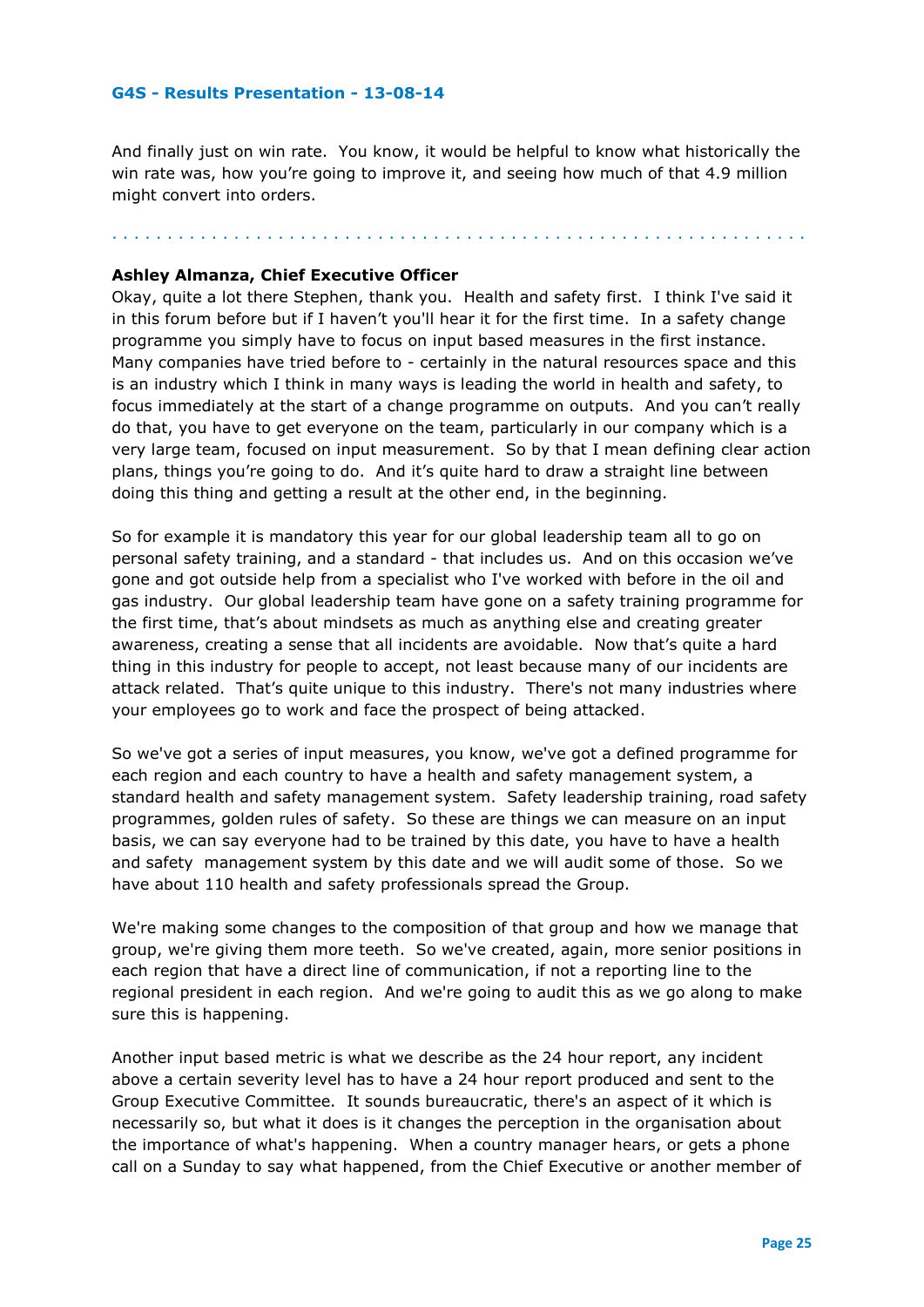the Executive Committee, it does over time start to change the understanding in the organisation of the importance that's attached to this.

I think I've said before that everyone on the Group Executive Committee has a proportion of their bonus attached to execution of our input based health and safety improvement plan this year. That ranges - it can be up to 30% of total bonus, it's somewhat experimental, I think typically it's going to be 15% of bonus that we're going to put in play. It's an opportunity for people to really, you know, get after something. And I think it's more than just a financial incentive or penalty, whichever way you look at it, it's about, as I say changing our mindset.

We do track, what I think you're referring to, hard KPIs, or output based KPIs, incidents. Our data record is not yet what it needs to be. So typically what you would expect to see in a large organisation is a pyramid of health and safety incident, you know, everything from near misses through to HPIs, high potential incidents, and actual severe injuries and sadly fatalities as well. And you'd expect to see a representative relationship between those things, and business by business the near misses are of course the leading indicator.

And again we're not breaking new ground; we're doing what other industries have done. But as we pointed out in the previous question we have 600,000 employees spread across more than 100 countries, so again we have to be disciplined and patient. But first and foremost it's about changing mindset, getting the leadership into the right place.

We measure on a monthly basis our incidents, we certainly measure serious incidents and of course we measure fatalities. Unfortunately we've had 26 fatalities in the first six months of the year, you know, I hesitate to say that's an improvement, it's not really, I mean statistically and numerically it is, but it's not really an improvement. The number is far too high. Each and every fatality is now investigated, it always was, but I would say the rigour and the speed of the investigation is greater now, we report those to the Board, both the Corporate Social Responsibility Committee and the main Board. And I'm really very pleased to have, in Clare Spottiswoode, somebody chairing our CSR committee who has got a genuine passion for this subject. And she certainly assists us when she - from time to time we ask Clare to travel to different parts of the business, she's a very good promoter of our health and safety campaign.

I could really - I'm afraid I could talk for far too long, your point is well made, we put in our annual CSR report some hard KPIs, for the next few years our efforts are focused on and of course we're going to keep track of the outputs, but we have to start the change from within by changing behaviours and that's got to be done in a systematic way and as I say we're getting some external help.

I don't think there's anybody on the Executive Committee, or on a Regional Executive Committee, or on the Global Leadership Team, 100 plus people who have any doubt about the importance of this. And if they do have any doubts they only have to look at their performance contract to be reminded that, you know, this is going to be something that we discuss as part of our performance pay, in a positive constructive way. But we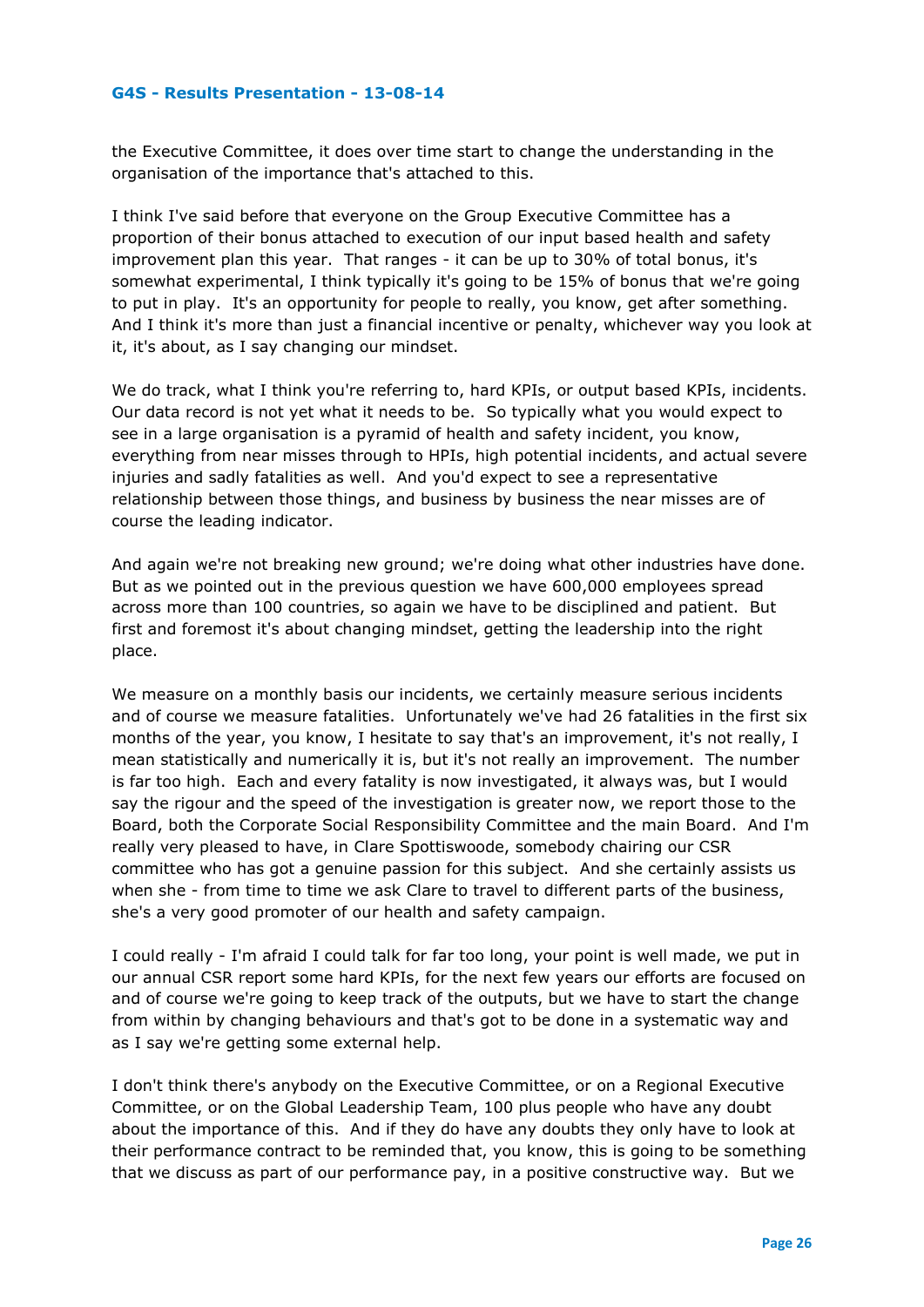will have a change in the way we manage this for sure. I can't predict what the results will be.

. . . . . . . . . . . . . . . . . . . . . . . . . . . . . . . . . . . . . . . . . . . . . . . . . . . . . . . . . . . . . . .

. . . . . . . . . . . . . . . . . . . . . . . . . . . . . . . . . . . . . . . . . . . . . . . . . . . . . . . . . . . . . . .

# **Rob Plant, JP Morgan**

And the global customers and win rate?

# **Ashley Almanza, Chief Executive Officer**

Oh I beg your pardon; I talked for so long on that. Global customers, a good point, it's an area of increasing focus, I mentioned that one of the things that the Global Sales Forum is doing is exactly that, looking at how we're managing global accounts. We do have now some quite senior, experienced dedicated global account managers. In some cases they're dedicated to one, or a small number of global accounts.

I think we're learning to be a bit more effective in anticipating the needs of our global customers, a bit more joined up globally in making sure that the global account manager based in London, or New York, or Johannesburg is aware if something happens in Delhi, or Kuala Lumpur which might affect it, so we're not quite there yet, but our internal communications process around global customer management does need strengthening.

We've got some, again I'm going to quote North America, each region I visited - this is one of the things we talk about, global account management, customer service, customer satisfaction measurement and so on. I think we're probably most advanced in the UK and North America. That's not to say there aren't some very good examples of global account management in the other regions. But we're probably slightly ahead there.

So more to do, one of our strengths as we go to the marketplace is we're one of the few, if not the only security company in the world, that can say to a global customer or potential customer, where you are we are, or where you are we can be. And that's quite a powerful proposition. So I think we've probably, again, this is another area. When I talked earlier about the review we did last year, coming to the conclusion we're underinvesting in the organic growth opportunity, this is one of those areas, global account management.

Typically the way we approach global account management has been to focus on one or two service lines with the global customer. We're now asking the question all the time well what about the other service lines we offer, why would this customer not benefit from having those service lines delivered by a single provider. We're getting some traction. I don't think there's a consistent picture across the globe.

And then win rate, why don't I give you a break from my voice and Himanshu do you want to …

. . . . . . . . . . . . . . . . . . . . . . . . . . . . . . . . . . . . . . . . . . . . . . . . . . . . . . . . . . . . . . .

#### **Himanshu Raja, Chief Financial Officer**

I'll have to come back to you on run rates after that long wait on the trending …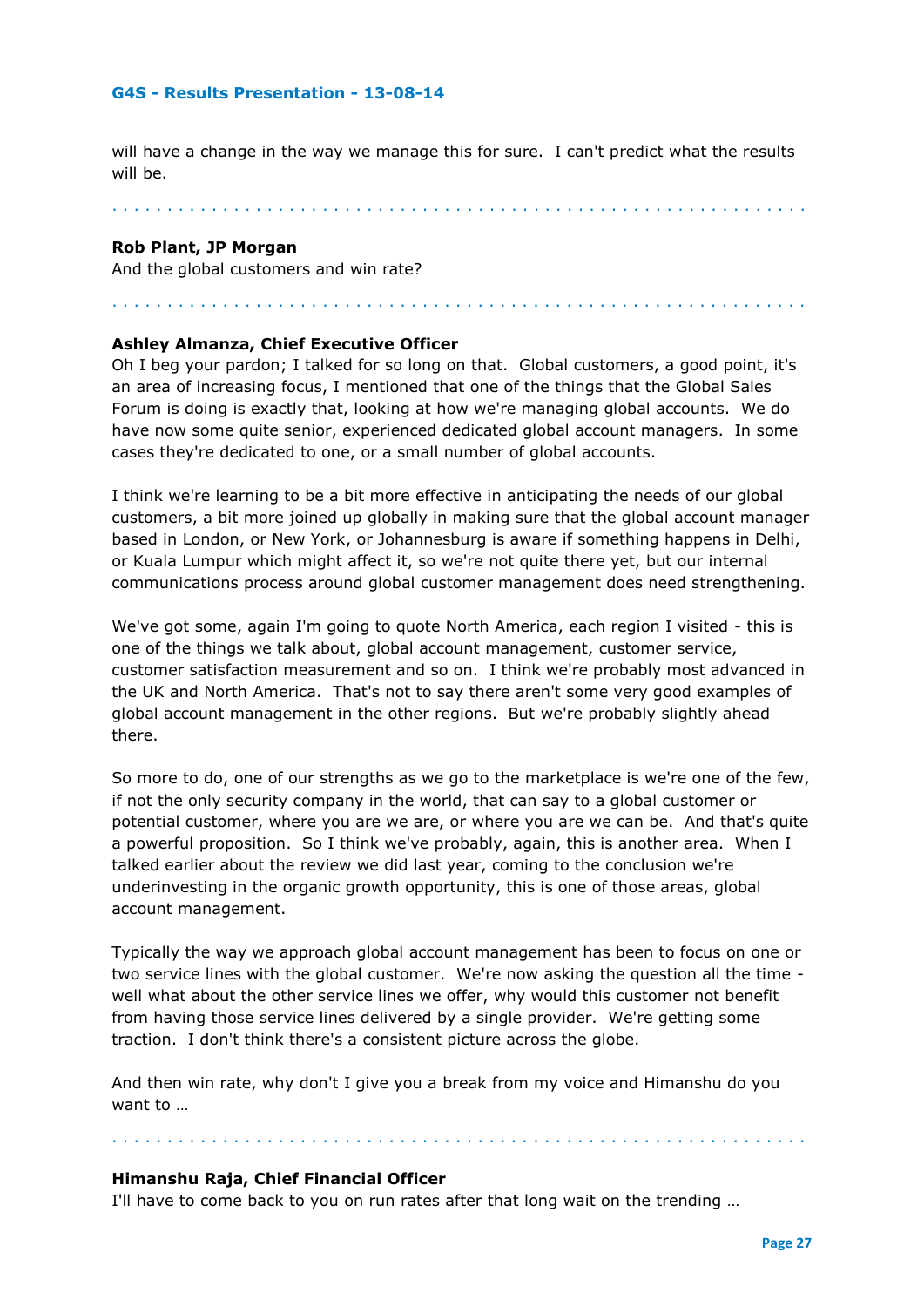# **Ashley Almanza, Chief Executive Officer**

It is - I mean again it's not …

# **Himanshu Raja, Chief Financial Officer**

It various region by region you see, so …

# **Ashley Almanza, Chief Executive Officer**

Exactly, yeah country by country and sector by sector.

# **Himanshu Raja, Chief Financial Officer**

But we'll give you some better insight offline, because an aggregate win rate is meaningless because the richness of the pipeline various region by region as does the replenishment. So we'll come back to you with some richness.

. . . . . . . . . . . . . . . . . . . . . . . . . . . . . . . . . . . . . . . . . . . . . . . . . . . . . . . . . . . . . . .

. . . . . . . . . . . . . . . . . . . . . . . . . . . . . . . . . . . . . . . . . . . . . . . . . . . . . . . . . . . . . . .

. . . . . . . . . . . . . . . . . . . . . . . . . . . . . . . . . . . . . . . . . . . . . . . . . . . . . . . . . . . . . . .

. . . . . . . . . . . . . . . . . . . . . . . . . . . . . . . . . . . . . . . . . . . . . . . . . . . . . . . . . . . . . . .

## **Ashley Almanza, Chief Executive Officer**

We're going to go to the back for, if not our last question then our penultimate question. I know people have got things to do.

. . . . . . . . . . . . . . . . . . . . . . . . . . . . . . . . . . . . . . . . . . . . . . . . . . . . . . . . . . . . . . .

. . . . . . . . . . . . . . . . . . . . . . . . . . . . . . . . . . . . . . . . . . . . . . . . . . . . . . . . . . . . . . .

**Ed Steele, Citigroup**

Two questions please, first on this 1.2 billion of new sales wins, or 616 million annualised, obviously that was up a quarter or so year on year so it looks very impressive. Could you give us more context around how impressive it is, so was last year's first half a normal one, or was it a bit soft, can you just help us understand what this really means in the context of the last few years of your level of wins please? That's the first question.

. . . . . . . . . . . . . . . . . . . . . . . . . . . . . . . . . . . . . . . . . . . . . . . . . . . . . . . . . . . . . . .

# **Ashley Almanza, Chief Executive Officer**

Okay, so first question I think on a like for like basis it is up, you know, it would be stretching it to say we have a perfect record going back. But as best as our record shows it is, as I said. an exceptional performance and I stress, you know, we don't we're not now sitting back assuming that the sales machine is well oiled and very six months 1.2 will roll in and nor should you, please, assume that either.

But I think when you look at 1.2 in the context of our sales book, then I think that's a very satisfactory performance. You know and beyond that I don't think we can comment, I don't think we've been at this long enough to say, you know, it's going to be 1.1, or 1.4 for the second half. As we sit here today I would regard it as an exceptional performance.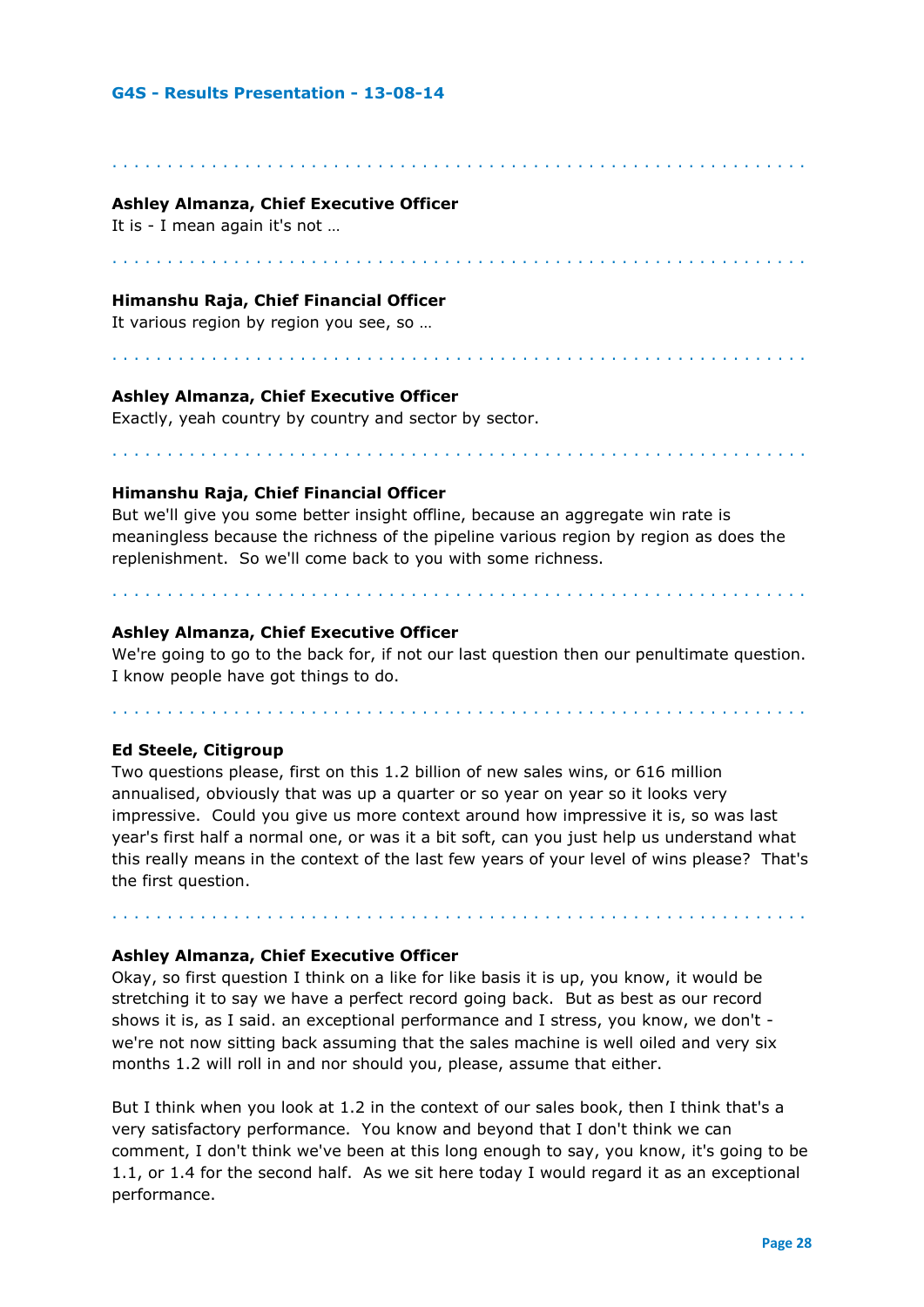Clearly the amount of - you know it's a bit like the industry I came from, the more successful you are at producing, the harder you have to work at replenishing. So the front end of the funnel has got to keep feeding. Well, in a way that's a nice problem to have, we welcome that problem, but I'd sort of tie this to one of the earlier questions about the scale of change in the company, we're bringing a lot of new people into sales and business development, we're appointing new sales leaders. I think that does mean that this won't all fall into place; you know it just won't be a domino effect, we're going to make progress more quickly in some quarters and then we're going to be consolidating as new sales leaders try different things. The market won't always be out for the same level of business.

So you know there is a degree of what the market is doing as well. I commented on North America, it's really hard to know whether what we've seen in North America in the first half of this year is a trend or just a good six months, time will tell. So I'm sorry I can't be more precise there, but I think it is a like for like comparison with 440 and I think probably against even a long run historical dataset is an exceptional performance.

The second part?

# **Ed Steele, Citigroup**

You've talked a lot about health and safety today and also in the past, and obviously that's a break with your predecessors and it's obviously a great thing. Do you think you could go as far as pulling out of countries if you can't get health and safety better, I'm thinking like maybe South Africa, K… for example?

. . . . . . . . . . . . . . . . . . . . . . . . . . . . . . . . . . . . . . . . . . . . . . . . . . . . . . . . . . . . . . .

. . . . . . . . . . . . . . . . . . . . . . . . . . . . . . . . . . . . . . . . . . . . . . . . . . . . . . . . . . . . . . .

# **Ashley Almanza, Chief Executive Officer**

It's a very, very good question, I don't think we're going to need to pull out of any countries Ed, but what we will do and have done in the last six months is terminated some services. And it's very interesting this, because what's the riskiest business activity we have when it comes to personal health and safety? By some distance it's Afghanistan and Iraq, just think about what's happening in Iraq today. You know we have near enough 3,000 people in Iraq, as it happens based in the south, we're an important part of the security of Baghdad international airport, we have a secure business park outside of Baghdad, we have not had a single fatality in the past 12 months in Afghanistan and Iraq, now either attack or non-attack.

After attack related fatalities our highest source, root cause of fatalities is road traffic accidents. So in relation to attack there are services that we will terminate. The first thing we do is we engage with the customer and say, can we deliver this service in a different way, so that our people and your people and your customers and everyone can be safer? And in most cases the customer agrees to that, in some very rare cases in the last six months just because it's not been possible I would say logistically for that change to be made, we have terminated the service.